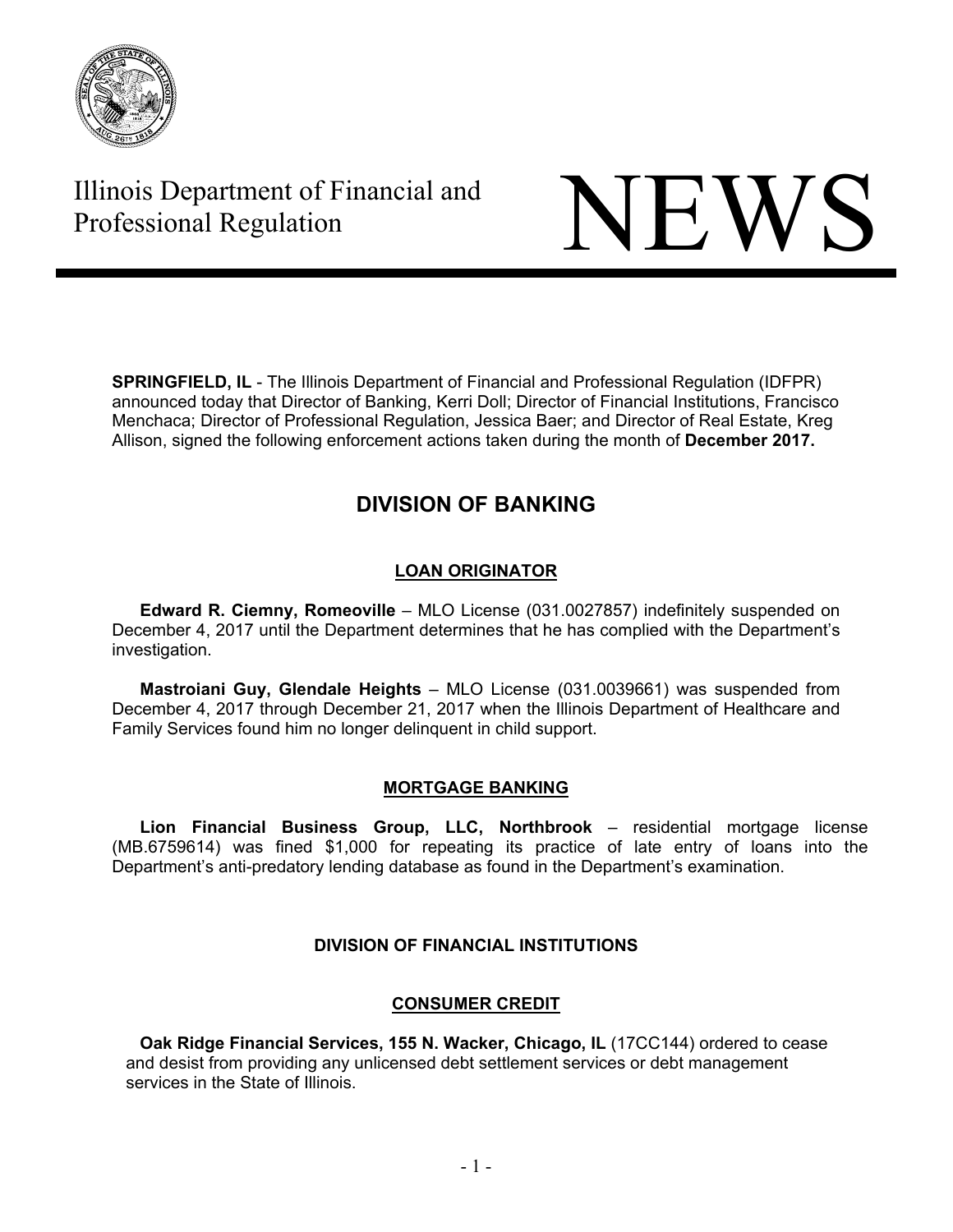**Clearing Solutions, 2764 N. Green Valley Pkwy, Henderson, NV** (17CC146) ordered to cease and desist from providing any unlicensed debt settlement services or debt management services in the State of Illinois.

## **DIVISION OF PROFESSIONAL REGULATION**

#### **UNLICENSED**

 **Duong Do, Danville, unlicensed** - ordered to cease and desist the unlicensed practice of nail technology.

 **Joey Crain, Percy, unlicensed** - ordered to cease and desist the unlicensed practice as a roofing contractor.

 **Filisha & Co., Countryside, unlicensed** - ordered to cease and desist the unlicensed practice as a public accounting firm for compensation.

 **JC Construction, Percy, unlicensed** - ordered to cease and desist the unlicensed practice as a roofing contractor.

 **Luxury Nails & Spa, Savoy, unlicensed** - ordered to cease and desist the unlicensed operation of a salon/shop.

 **Hien Nguyen, Danville, unlicensed** - ordered to cease and desist the unlicensed practice of nail technology.

 **Bill Rutherford, Canton, unlicensed** - ordered to cease and desist the unlicensed practice of roofing contracting.

 **Scott Spencer, Paris, unlicensed** - ordered to cease and desist the unlicensed practice as a roofing contractor.

 **Style Beauty Shaddai, Wauconda, unlicensed** - ordered to cease and desist the unlicensed operation of a shop/salon.

#### **ARCHITECT**

 **Ka Soen Tie, Chicago, 001016822** - architect license suspended for failure to file and/or pay Illinois state income taxes.

 **Van Tomaras, Chicago, 001010651** - architect license suspended for failure to file and/or pay Illinois state income taxes.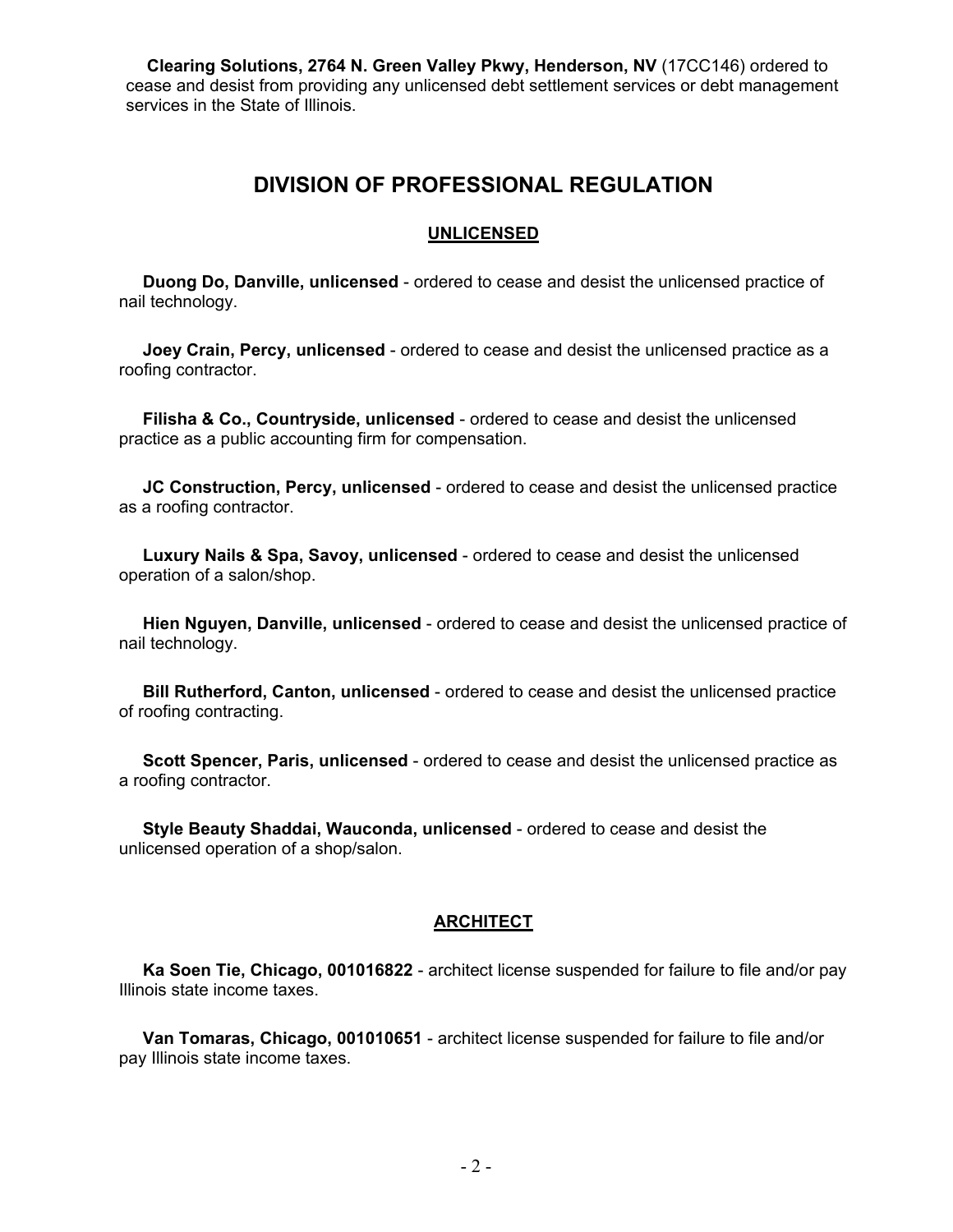#### **ATHLETICS**

 **Lawal, Dana Point, CA, 002.169141-0016** - mixed martial arts license suspended for 12 months, effective retroactive to March 31, 2017, and fined \$10,000 for testing positive for banned substances.

#### **BARBER, COSMETOLOGY, ESTHETICS, NAIL TECHNOLOGY AND BRAIDING**

 **Hue Ngov Vo, Aurora, 169015059** - nail technician license suspended for failure to file and/or pay Illinois state income taxes.

 **Brenda Archundia-Fernandez, Chicago, 169024093** - nail technician license indefinitely suspended and fined \$500 based on material misrepresentation to Department, misrepresentation for purposes of obtaining a license, willfully filing false records, and unprofessional conduct.

 **Francella Beasley, Atlanta, GA, 011197836** - cosmetologist license suspended for failure to file and/or pay Illinois state income tax.

 **Tondra Bishop, Markham, 011227555** - cosmetologist license placed in refuse to renew status for failure to comply with a prior Order.

 **Kinga Bogacz, Hanover Park, 006065477** - barber license issued with reprimand and fined \$500 based on material misstatements to Department.

 **Miguel Bonilla, Schaumburg, 006065490** - barber license issued and placed on probation for two years based on felony convictions and unprofessional conduct.

 **Brian Bradley, Peoria, 011259571** - cosmetologist license suspended for failure to file and/or pay Illinois state income taxes.

 **Jessica Cain, Chicago, 006060908** - barber license suspended for failure to file and/or pay Illinois state income taxes.

 **Latroy Davis, Chicago, 006065474** - barber license issued, placed on non-reporting probation for one year and fined \$1,000 based upon unlicensed practice and two criminal convictions.

 **Steven Elger, Plainfield, 011314837** - cosmetologist license suspended for failure to file and/or pay Illinois state income taxes.

 **Angela Ferguson, Decatur, 011246551** - cosmetologist license suspended for failure to file and/or pay Illinois state income taxes.

 **Theresa Garcia, Summit, 131008186** - esthetician license suspended for failure to file and/or pay Illinois state income taxes.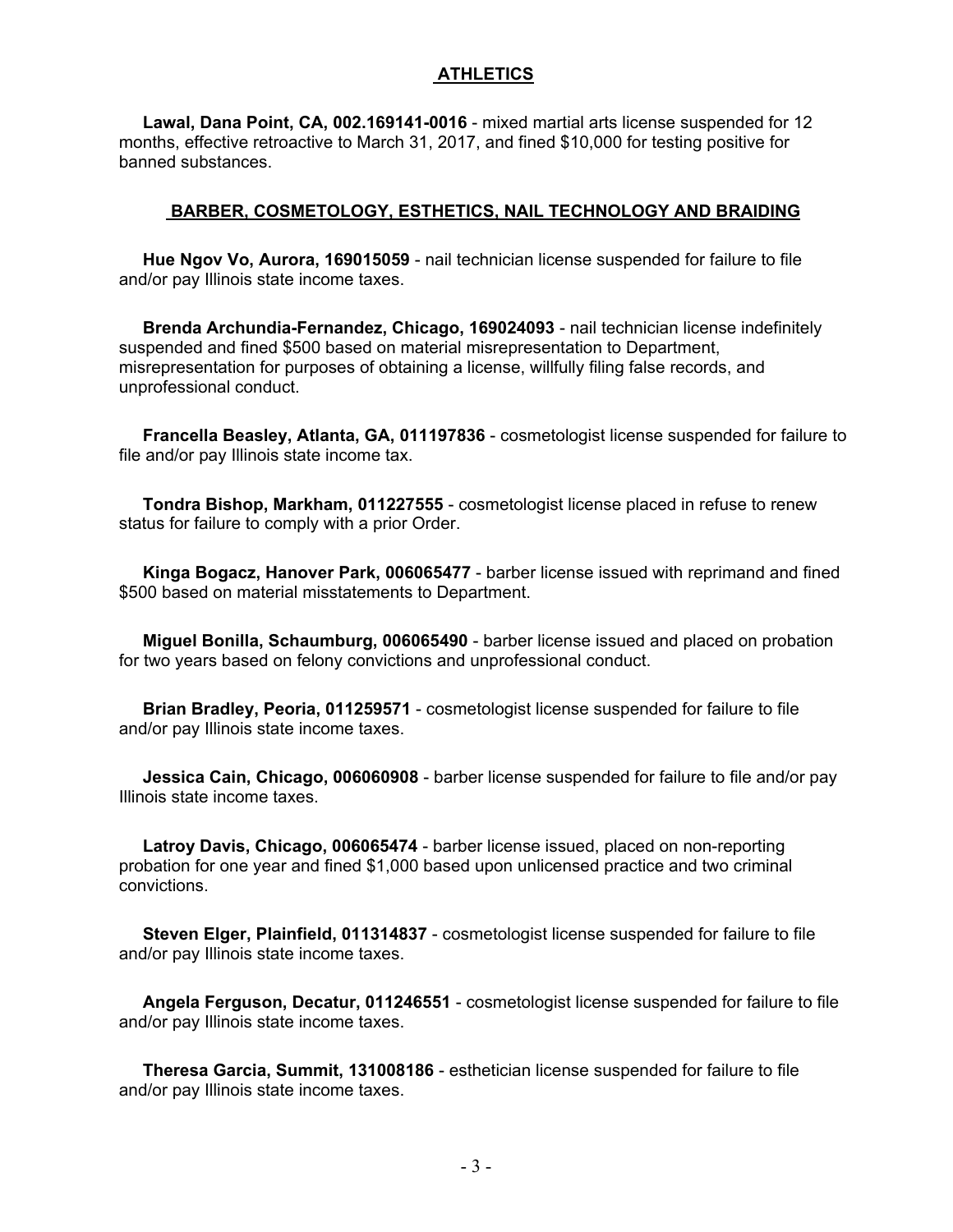**Jaclyn Harvel, Glendale Heights, 011261691** - cosmetologist license suspended for failure to file and/or pay Illinois state income taxes.

 **Orlando Heard, Chicago, 011312277** - cosmetologist license suspended for failure to file and/or pay Illinois state income taxes.

 **Orlando Heard, Chicago, 012008801** - cosmetology teacher license suspended for failure to file and/or pay Illinois state income taxes.

 **Denika Johnson, Springfield, 258000833** - hair braider license issued with reprimand and fined \$250 for unlicensed practice.

 **Floyd Jones, Chicago, 011128417** - cosmetologist license suspended for failure to file and/or pay Illinois state income taxes.

 **Montina McClain, Peoria, 011188876** - cosmetologist license suspended for failure to file and/or pay Illinois state income tax.

 **Elizabeth Medina, Chicago, 011306348** - cosmetologist license suspended for failure to file and/or pay Illinois state income taxes.

 **Meagan Muench, Cary, 011312790** - cosmetologist license suspended for failure to file and/or pay Illinois state income taxes.

 **Vanessa Nebot, Princeton, 011317316** - cosmetologist license issued and placed on probation for 30 months based on felony conviction and unprofessional conduct.

 **Antione Newby, Belleville, 006064111** - barber license indefinitely suspended for being more than 30 days delinquent in the payment of child support.

 **Truong Nguyen, Chicago, 169027268** - nail technician license issued with suspension for 180 days and fined \$1,000 based on prior disciplinary history in Illinois and unprofessional conduct.

 **Robert Paul, Chicago, 011261262** - cosmetologist license suspended for failure to file and/or pay Illinois state income taxes.

 **Annette Porter, Chicago, 011187799** - cosmetologist license suspended for failure to file and/or pay Illinois state income taxes.

 **Amy Reynolds, Georgetown, 169009005** - nail technician license suspended for failure to file and/or pay Illinois state income taxes.

 **Lindsi Shafer, St. Jacob, 011282815** - cosmetologist license suspended for failure to file and/or pay Illinois state income taxes.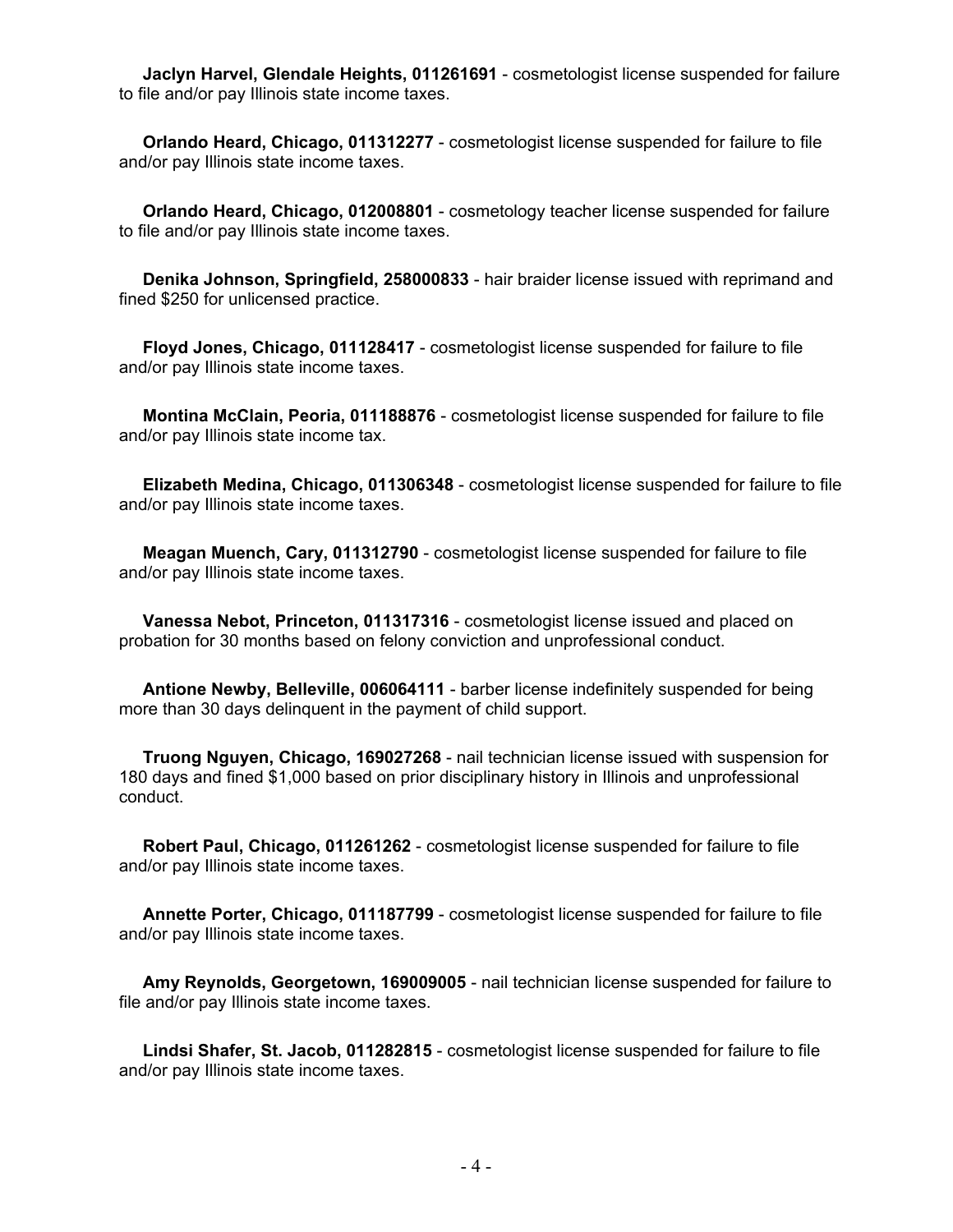**Heather Stephens, Charleston, 011270317** - cosmetologist license suspended for failure to file and/or pay Illinois state income taxes.

 **Ardis Thompson, Normal, 011313791** - cosmetologist license placed in refuse to renew status for being more than 30 days delinquent in the payment of child support.

 **Chuong Truong, Lake Station, IN, 169027309** - nail technician license issued, placed on probation for two years and fined \$2,500 due to submitting a falsified cosmetologist endorsement application, falsification of the criminal history on the application and criminal damage to property by smashing a nail salon's plate glass window.

 **Anh Truong, Lake Station, IN, 169027267** - nail technician license issued with reprimand and fined \$2,500 for submission of a falsified cosmetologist endorsement application.

 **Lorenzo Wofford, Hazel Crest, 006063375** - barber license indefinitely suspended for being more than 30 days delinquent in the payment of child support.

#### **DENTISTRY**

 **Ahmed Ramaha, Orland Park, 019027051** - dental license suspended for failure to file and/or pay Illinois state income taxes.

 **Frank Sutherland, Deer Park, 019029689** - dental license suspended for failure to file and/or pay Illinois state income taxes.

 **Dwight Thompson, Orland Park, 019027834** - dental license suspended for failure to file and/or pay Illinois state income taxes.

#### **CLINICAL PSYCHOLOGIST**

 **Edward Michaels, Pittsburgh, PA, 071003017** - clinical psychologist license indefinitely suspended for a minimum of four years for a sister-state discipline in Pennsylvania for possession of child pornography.

 **Christopher Zurawic, Chicago, 071008088** - clinical psychologist license suspended for failure to file and/or pay Illinois state income taxes.

#### **COLLECTION AGENCY**

 **CACV of Colorado, LLC, Las Vegas, NV, 017022135** - collection agency license issued with reprimand based on a sister-state discipline.

 **Van Ru International, Inc, Chicago, 017022133** - collection agency license issued with reprimand and fined \$5,000 based on a sister-state discipline.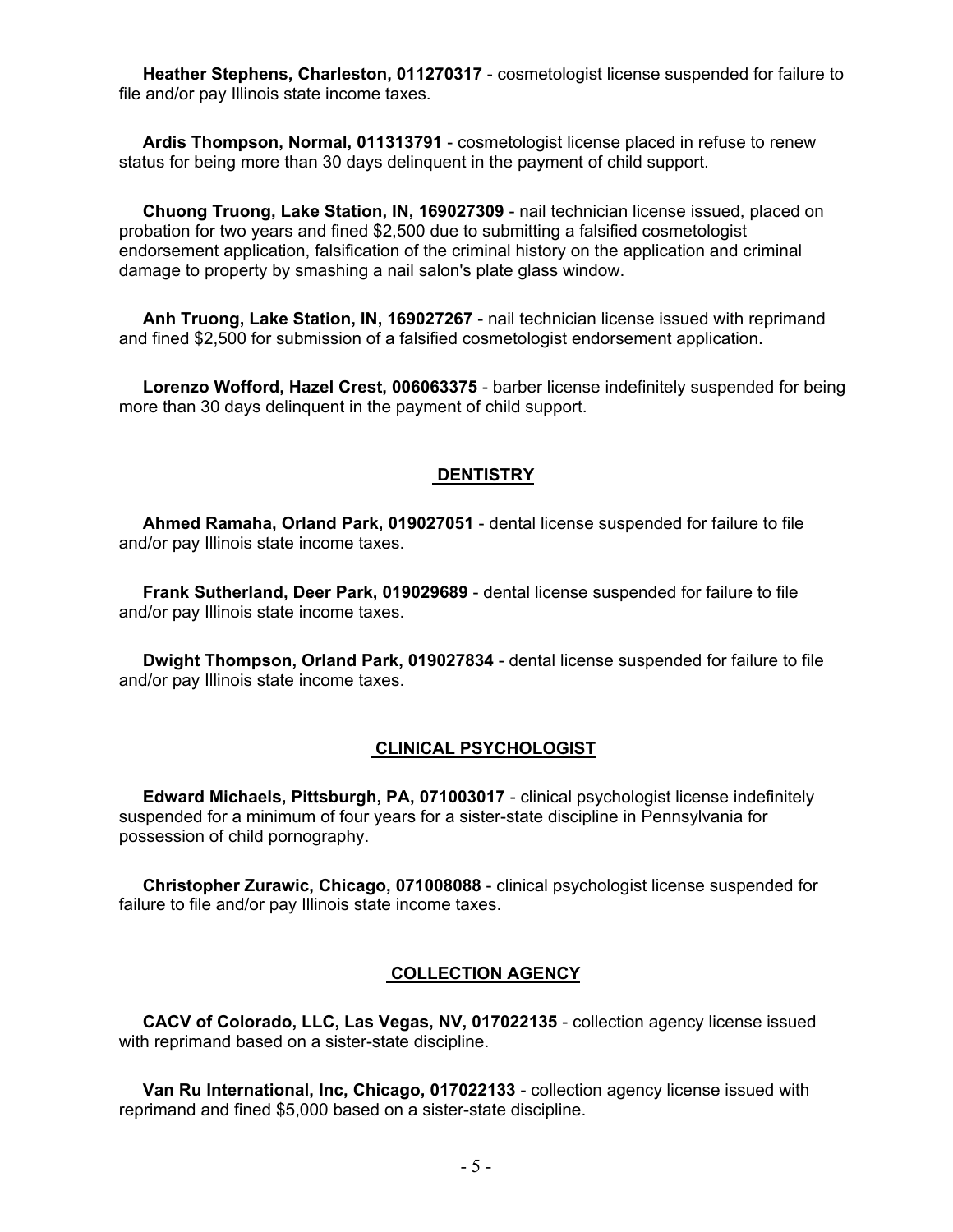#### **DETECTIVE, ALARM, SECURITY, FINGERPRINT VENDOR AND LOCKSMITH**

 **Kory Abrams, Naperville, 129259975** - permanent employee registration card suspended for failure to file and/or pay Illinois state income taxes.

 **Marilyn Adames, Chicago, 129375226** - permanent employee registration card suspended for failure to file and/or pay Illinois state income tax.

 **Marcus Allen, Chicago, 129415542** - permanent employee registration card indefinitely suspended for being more than 30 days delinquent in the payment of child support.

 **Michael Alston, Wood River, 129139154** - permanent employee registration card suspended for failure to file and/or pay Illinois state income taxes.

 **Kevin Anderson, Chicago, 129304802** - permanent employee registration card suspended for failure to file and/or pay Illinois state income taxes.

 **Robert Avalos, Chicago, 129351175** - permanent employee registration card suspended for failure to file and/or pay Illinois income taxes.

 **Latasha Balentine, East Chicago, 129317630** - permanent employee registration card suspended for failure to file and/or pay Illinois income taxes.

 **Eddie Barrett, Matteson, 129400145** - permanent employee registration card suspended for failure to file and/or pay Illinois state income taxes.

 **Ameer Bastawy, Hampshire, 129363565** - permanent employee registration card suspended for failure to file and/or pay Illinois state income taxes.

 **Mardus Beene, Chicago, 129388133** - permanent employee registration card suspended for failure to file and/or pay Illinois state income taxes.

 **Debbie Bender, Chicago, 129331925** - permanent employee registration card suspended for failure to file and/or pay Illinois state income taxes.

 **Victor Berry, Chicago, 129367504** - permanent employee registration card indefinitely suspended for being more than 30 days delinquent in the payment of child support.

 **Mervin Bethel, Chicago, 129340028** - permanent employee registration card suspended for failure to file and/or pay Illinois state income taxes.

 **Jimmie Billings, Chicago, 129014725** - permanent employee registration card suspended for failure to file and/or pay Illinois state income taxes.

 **Darryl Birge, Chicago, 129395875** - permanent employee registration card suspended for failure to file and/or pay Illinois state income taxes.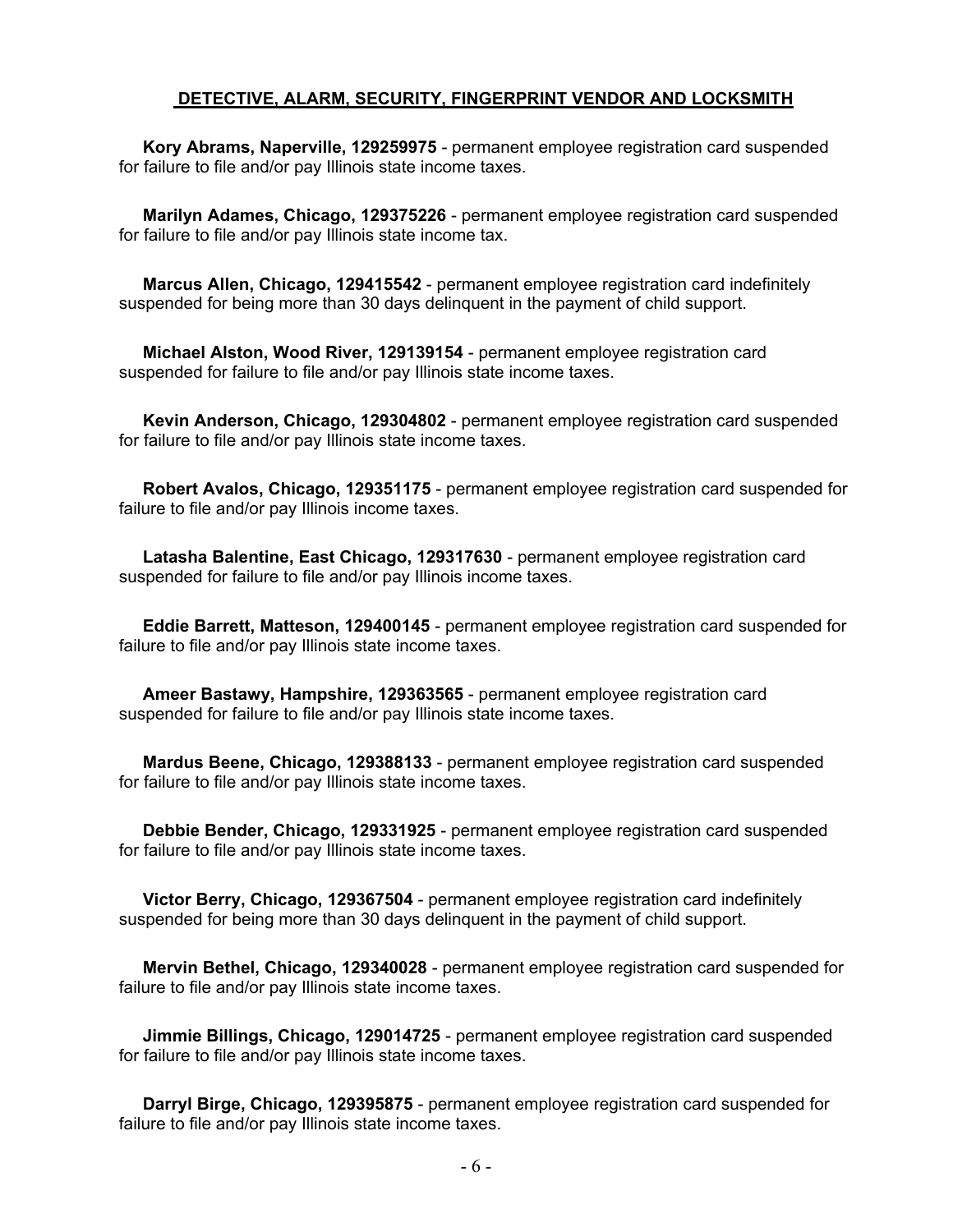**Quincy Bouier, Chicago, 129402091** - permanent employee registration card suspended for failure to file and/or pay Illinois state income taxes.

 **Edward Boyd, Burnham, 129413361** - permanent employee registration card suspended for failure to file and/or pay Illinois state income taxes.

 **Robert Brown, Chicago, 129041752** - permanent employee registration card suspended for failure to file and/or pay Illinois state income taxes.

 **Derrick Brown, Chicago, 129259505** - permanent employee registration card suspended for failure to file and/or pay Illinois state income taxes.

 **Harvey Burnett, Peoria, 129393771** - permanent employee registration card suspended for failure to file and/or pay Illinois state income taxes.

 **Lonzell Burns, St. Louis, MO, 129180448** - permanent employee registration card suspended for failure to file and/or pay Illinois state income taxes.

 **Oscar Byles, Chicago, 129030612** - permanent employee registration card suspended for failure to file and/or pay Illinois state income taxes.

 **Ralph Campbell, Belleville, 129409132** - permanent employee registration card suspended for failure to file and/or pay Illinois income taxes.

 **Rodney Carlson, Peoria Heights, 129398835** - permanent employee registration card suspended for failure to file and/or pay Illinois state income taxes.

 **David Carrasco, Oswego, 129360023** - permanent employee registration card suspended for failure to file and/or pay Illinois state income taxes.

 **Jerry Caudle, Joliet, 129218886** - permanent employee registration card suspended for failure to file and/or pay Illinois state income taxes.

 **Curtis Chambers, Addison, 129299342** - permanent employee registration card suspended for failure to file and/or pay Illinois state income taxes.

 **Jirald Christi, Skokie, 129399095** - permanent employee registration card suspended for failure to file and/or pay Illinois state income taxes.

 **McNece Christy, Granite City, 129406512** - permanent employee registration card suspended for failure to file and/or pay Illinois state income taxes.

 **Beulah Clark, Chicago, 129352584** - permanent employee registration card suspended for failure to file and/or pay Illinois state income tax.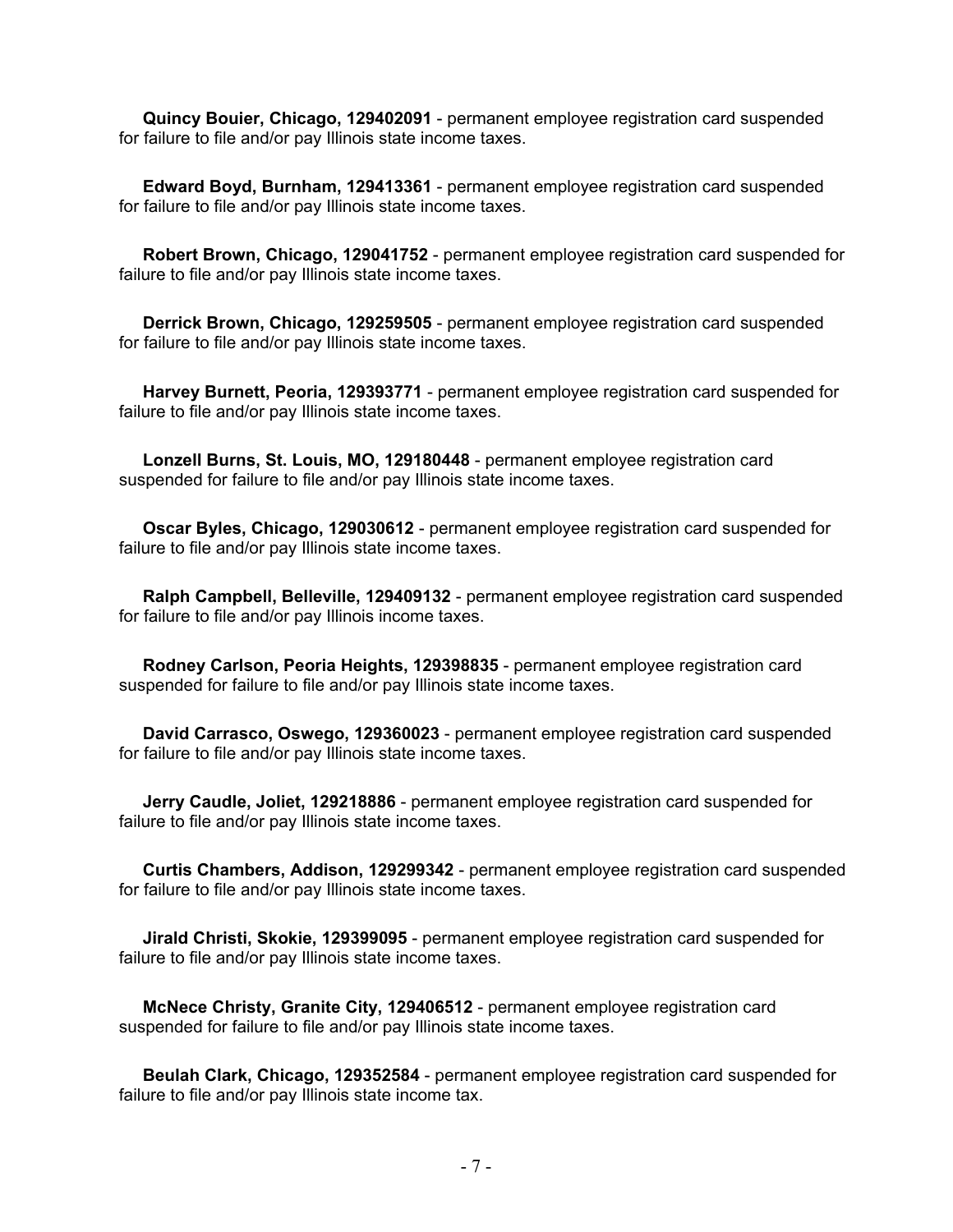**Cameron Clark, Chicago, 129419222** - permanent employee registration card issued and placed on non-reporting probation for one year and firearm control card shall be prohibited for one year due to criminal conviction and failure to report.

 **James Clark, Chicago, 129227303** - permanent employee registration card suspended for failure to file and/or pay Illinois state income taxes.

 **Edward Coaks, Chicago, 129171620** - permanent employee registration card suspended for failure to file and/or pay Illinois state income taxes.

 **Cody Cochran, Chicago, 129314639** - permanent employee registration card suspended for failure to file and/or pay Illinois state income taxes.

 **Narles Coleman, Chicago, 129402042** - permanent employee registration card suspended for failure to file and/or pay Illinois state income taxes.

 **Grant Connor, Bridgeview, 129333255** - permanent employee registration card placed in refuse to renew status for failure to appear for a disciplinary conference.

 **Willie Cotton, Harvey, 129321031** - permanent employee registration card placed in refuse to renew status for failure to appear for a disciplinary conference.

 **Enrico Covelli, Romeoville, 129331398** - permanent employee registration card placed in refuse to renew status for failure to appear for a disciplinary conference.

 **Albani Crawford, Chicago, 129301001** - permanent employee registration card suspended for failure to file and/or pay Illinois income taxes.

 **Robert Crowder, Bellwood, 129304050** - permanent employee registration card suspended for failure to file and/or pay Illinois state income taxes.

 **Diamond Cumbo, Chicago, 129403774** - permanent employee registration card placed on non-reporting probation for one year due to criminal conviction and failure to report.

 **George Demes, Park Ridge, 129370093** - permanent employee registration card suspended for failure to file and/or pay Illinois state income taxes.

 **Brian Dennis, Naperville, 129262662** - permanent employee registration card suspended for failure to file and/or pay Illinois state income taxes.

 **Stephen Derong, Chicago, 129304085** - permanent employee registration card suspended for failure to file and/or pay Illinois state income taxes.

 **Keith Ditlevesen, Aurora, 129409406** - permanent employee registration card suspended due to failure to file and/or pay Illinois state income taxes.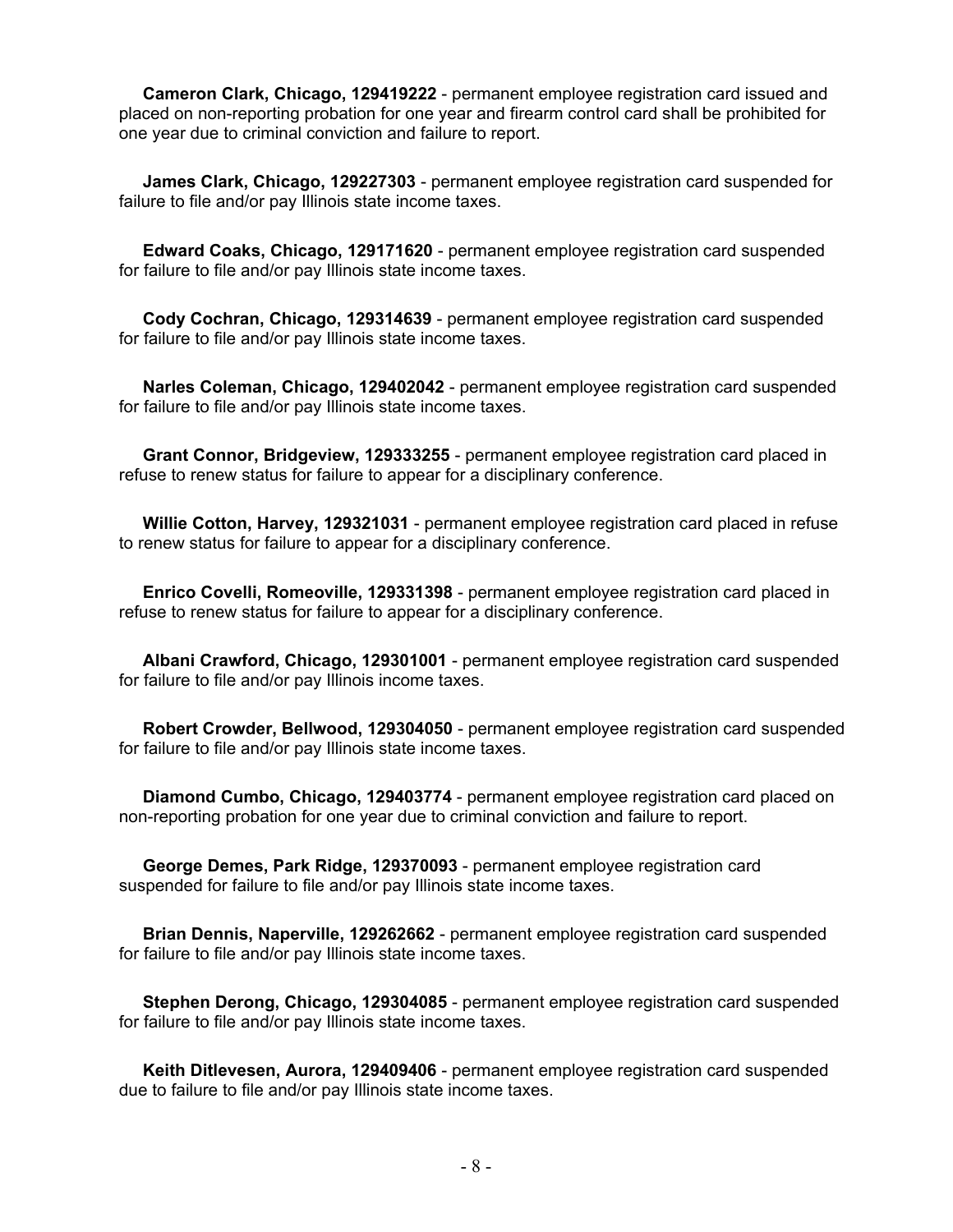**Shirley Dobie, Chicago, 129419542** - permanent employee registration card issued and placed on one-year non-reporting probation due to criminal conviction and failure to report.

 **Rhonda Donehue, Chicago, 129382032** - permanent employee registration card suspended for failure to file and/or pay Illinois income taxes.

 **Brandon Easley, Chicago, 129404116** - permanent employee registration card suspended for failure to file and/or pay Illinois state income taxes.

 **Calvin Ellis, Chicago, 129319210** - permanent employee registration card suspended for failure to file and/or pay Illinois state income taxes.

 **Gerhardt Facko, Mokena, 129323113** - permanent employee registration card placed in refuse to renew status for failure to appear for a disciplinary conference.

 **Zachary Ferguson, Chicago, 129379127** - permanent employee registration card suspended for failure to file and/or pay Illinois state income taxes.

 **Robert Flowers, Amboy, 129010718** - permanent employee registration card suspended for failure to file and/or pay Illinois state income taxes.

 **Denzel Fountaine, Chicago, 129383130** - permanent employee registration card suspended for failure to file and/or pay Illinois income taxes.

 **Brittany Gaines, Chicago, 129411840** - permanent employee registration card suspended for failure to file and/or pay Illinois state income taxes.

 **Ricardo Garcia, Chicago, 129308527** - permanent employee registration card suspended for failure to file and/or pay Illinois state income taxes.

 **Charles Gordon, Chicago, 129375599** - permanent employee registration card suspended for failure to file and/or pay Illinois state income taxes.

 **Betty Grant, Chicago, 129419544** - permanent employee registration card issued and placed on one-year non-reporting probation due to criminal conviction and failure to report.

 **Brian Green, Chicago, 129240552** - permanent employee registration card suspended for failure to file and/or pay Illinois state income tax.

 **Tanisha Green, Chicago, 129273166** - permanent employee registration card suspended for failure to file and/or pay Illinois state income taxes.

 **Ross Greenberg, Naperville, 129395216** - permanent employee registration card suspended for failure to file and/or pay Illinois state income taxes.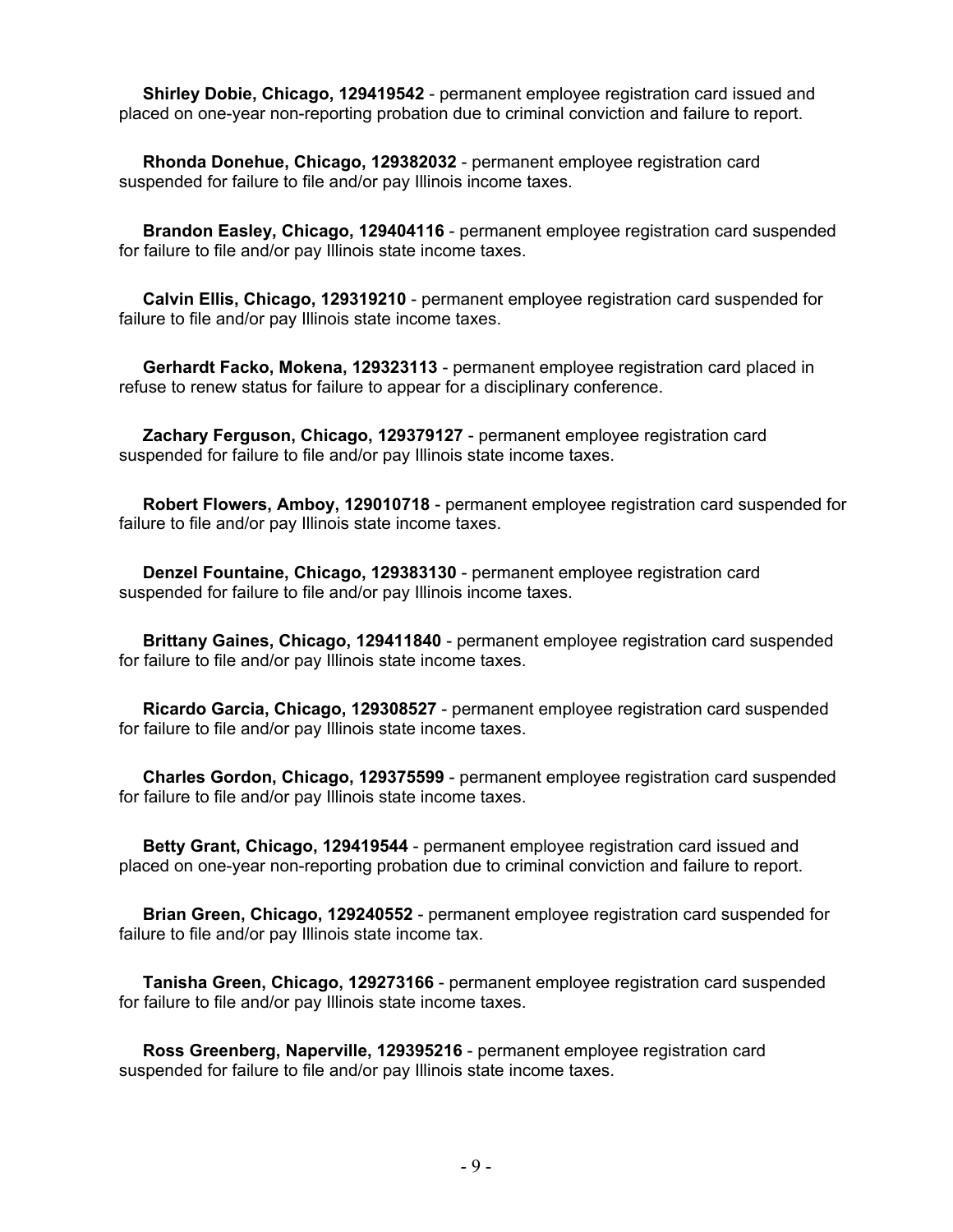**Matthew Hale, Naperville, 115002205** - private detective license suspended for failure to file and/or pay Illinois state income taxes.

 **Andre Hall, Chicago, 129382486** - permanent employee registration card suspended for failure to file and/or pay Illinois state income taxes.

 **Demario Hall, Chicago, 129386527** - permanent employee registration card indefinitely suspended for being more than 30 days delinquent in the payment of child support.

 **Gregory Hardrick, Chicago, 129405077** - permanent employee registration card suspended for failure to file and/or pay Illinois income taxes.

 **Charles Harris, Chicago, 129031214** - permanent employee registration card suspended for failure to file and/or pay Illinois state income taxes.

 **Kenneth Harris, Chicago, 129394643** - permanent employee registration card suspended for failure to file and/or pay Illinois state income taxes.

 **Michael Haymer, Hazel Crest, 129361310** - permanent employee registration card suspended for failure to file and/or pay Illinois state income taxes.

 **Eugene Hendrix, Riverdale, 129360348** - permanent employee registration card suspended for failure to file and/or pay Illinois state income taxes.

 **Richard Hernandez, Chicago, 129374328** - permanent employee registration card placed in refuse to renew status for failure to appear for a disciplinary conference.

 **Marion Hodges, Chicago, 129391852** - permanent employee registration card indefinitely suspended for a minimum of two years due to a criminal conviction and failure to report such conviction.

 **Marcus Hood, Chicago, 129266587** - permanent employee registration card suspended for failure to file and/or pay Illinois state income taxes.

 **Ryan Huston, Collinsville, 129411060** - permanent employee registration card suspended for failure to file and/or pay Illinois state income taxes.

 **Desmen Ireland, Broadview, 129363742** - permanent employee registration card placed in refuse to renew status for failure to appear for a disciplinary conference.

 **Gloria Ivory, Chicago, 129341129** - permanent employee registration card suspended for failure to file and/or pay Illinois state income taxes.

 **Francon Ivy, Chicago, 129408089** - permanent employee registration card indefinitely suspended for being more than 30 days delinquent in the payment of child support.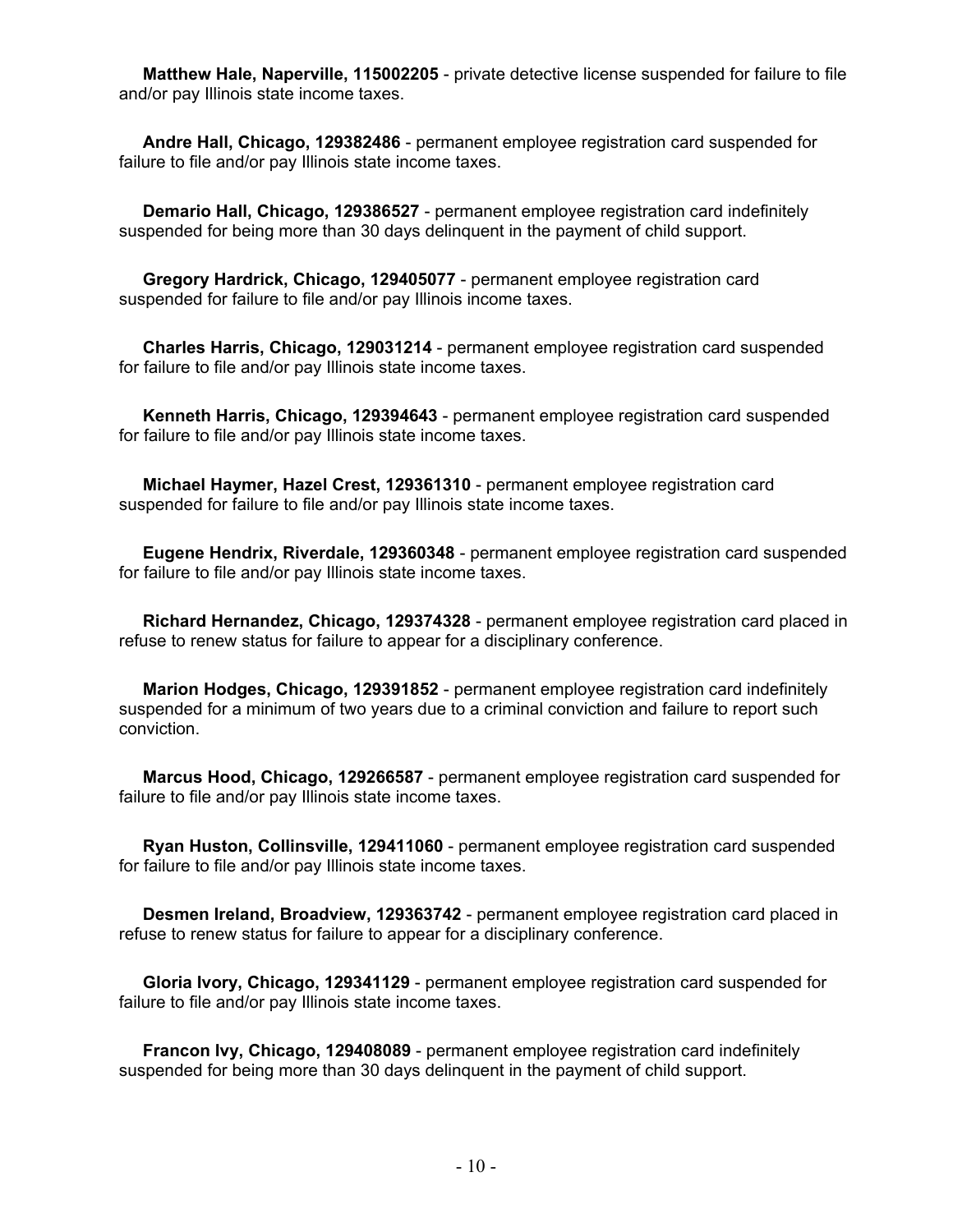**Kenny Ivy, Fairview Heights, 129370885** - permanent employee registration card suspended for failure to file and/or pay Illinois state income taxes.

 **Jarrett Jackson, Chicago, 129301335** - permanent employee registration card suspended for failure to file and/or pay Illinois state income taxes.

 **Tyler Jensen, Plainfield, 129351250** - permanent employee registration card placed in refuse to renew status for failure to appear for a disciplinary conference.

 **Curtis Johnson, Chicago, 129311865** - permanent employee registration card suspended for failure to file and/or pay Illinois state income taxes.

 **Tamika Johnson, Chicago, 129419545** - permanent employee registration card issued and placed on two-year non-reporting probation due to criminal conviction.

 **Rodolfo Johnson, Chicago, 129398934** - permanent employee registration card suspended for failure to file and/or pay Illinois state income taxes.

 **Mark Jones, Chicago, 129372981** - permanent employee registration card placed in refuse to renew status for failure to appear for a disciplinary conference.

 **Devry Jones, Joliet, 129402636** - permanent employee registration card suspended for failure to file and/or pay Illinois state income taxes.

 **Edward Jones, Chicago, 129190193** - permanent employee registration card suspended for failure to file and/or pay Illinois state income taxes.

 **Kris Kane, Elmwood Park, 129269246** - permanent employee registration card placed in refuse to renew status for failure to appear for a disciplinary conference.

 **Khalil Khan, Chicago, 129323717** - permanent employee registration card suspended due to failure to file and/or pay Illinois state income taxes.

 **Samuel Kinkelaar, Wheeler, 129341069** - permanent employee registration card placed in refuse to renew status for failure to appear for a disciplinary conference.

 **Michelle Knight, Riverdale, 129311415** - permanent employee registration card suspended for failure to pay Illinois income taxes.

 **Marius Lee, Chicago, 129379636** - permanent employee registration card indefinitely suspended for being more than 30 days delinquent in the payment of child support.

 **Aaron Lee, Chicago, 129370978** - permanent employee registration card suspended for failure to file and/or pay Illinois state income taxes.

 **Shiang Lee, Chicago, 129419224** - permanent employee registration card issued and placed on one-year non-reporting probation due to criminal conviction and failure to report.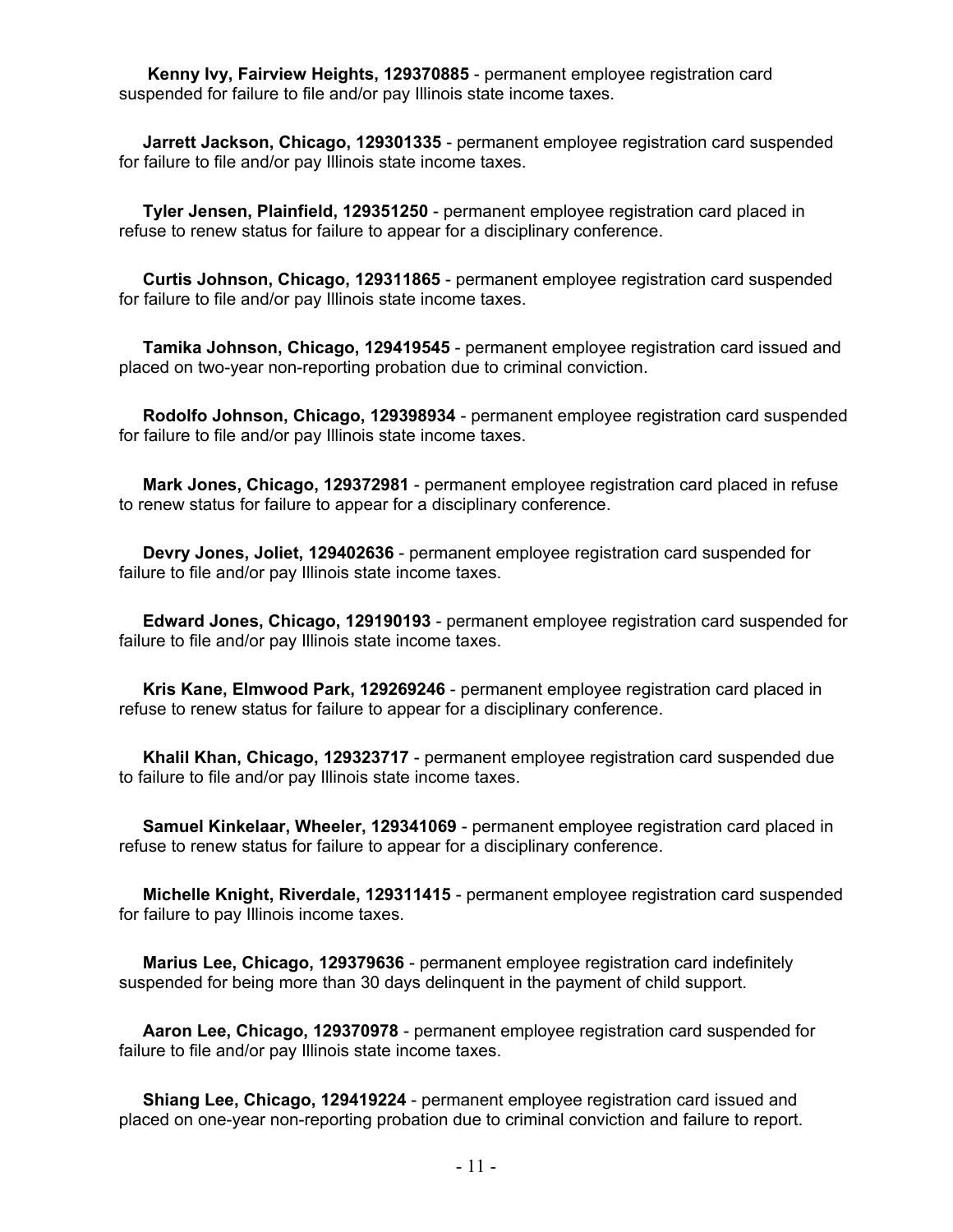**David Logan, Chicago, 129002825** - permanent employee registration card suspended for failure to file and/or pay Illinois state income tax.

 **Richard Lovato, Merrillville, IN, 129363575** - permanent employee registration card suspended for failure to file and/or pay Illinois state income taxes.

 **David Lowe, Alton, 129019006** - permanent employee registration card placed in refuse to renew status for failure to appear for a disciplinary conference.

 **Shaun Macon, Chicago, 129399071** - permanent employee registration card suspended for failure to file and/or pay Illinois state income taxes.

 **Otis Manning, Forest Park, 129274380** - permanent employee registration card suspended for failure to file and/or pay Illinois income taxes.

 **Tion Martin, Chicago, 129130091** - permanent employee registration card indefinitely suspended for being more than 30 days delinquent in the payment of child support.

 **Chanel Mattox, Chicago, 129365691** - permanent employee registration card placed in refuse to renew status for failure to appear for a disciplinary conference.

 **Sean Mayberry, Chicago, 129256538** - permanent employee registration card suspended for failure to file and/or pay Illinois state income taxes.

 **Kuovadis McClain, Chicago, 129363012** - permanent employee registration card suspended for failure to file and/or pay Illinois state income taxes.

 **Lori McCrary, Chicago, 129294306** - permanent employee registration card suspended for failure to file and/or pay Illinois state income taxes.

 **Jacqueline McFee, Chicago, 129045655** - permanent employee registration card suspended for failure to file and/or pay Illinois state income taxes.

 **Laketa McGee, Chicago, 129390455** - permanent employee registration card suspended for failure to file and/or pay Illinois income taxes.

 **Jeffrey McNair, Richton Park, 129344791** - permanent employee registration card indefinitely suspended for being more than 30 days delinquent in the payment of child support.

 **Lonell McNeal, Country Club Hills, 129238345** - permanent employee registration card suspended for failure to file and/or pay Illinois state income taxes.

 **Damon Mearday, Chicago, 129354256** - permanent employee registration card indefinitely suspended for being more than 30 days delinquent in the payment of child support.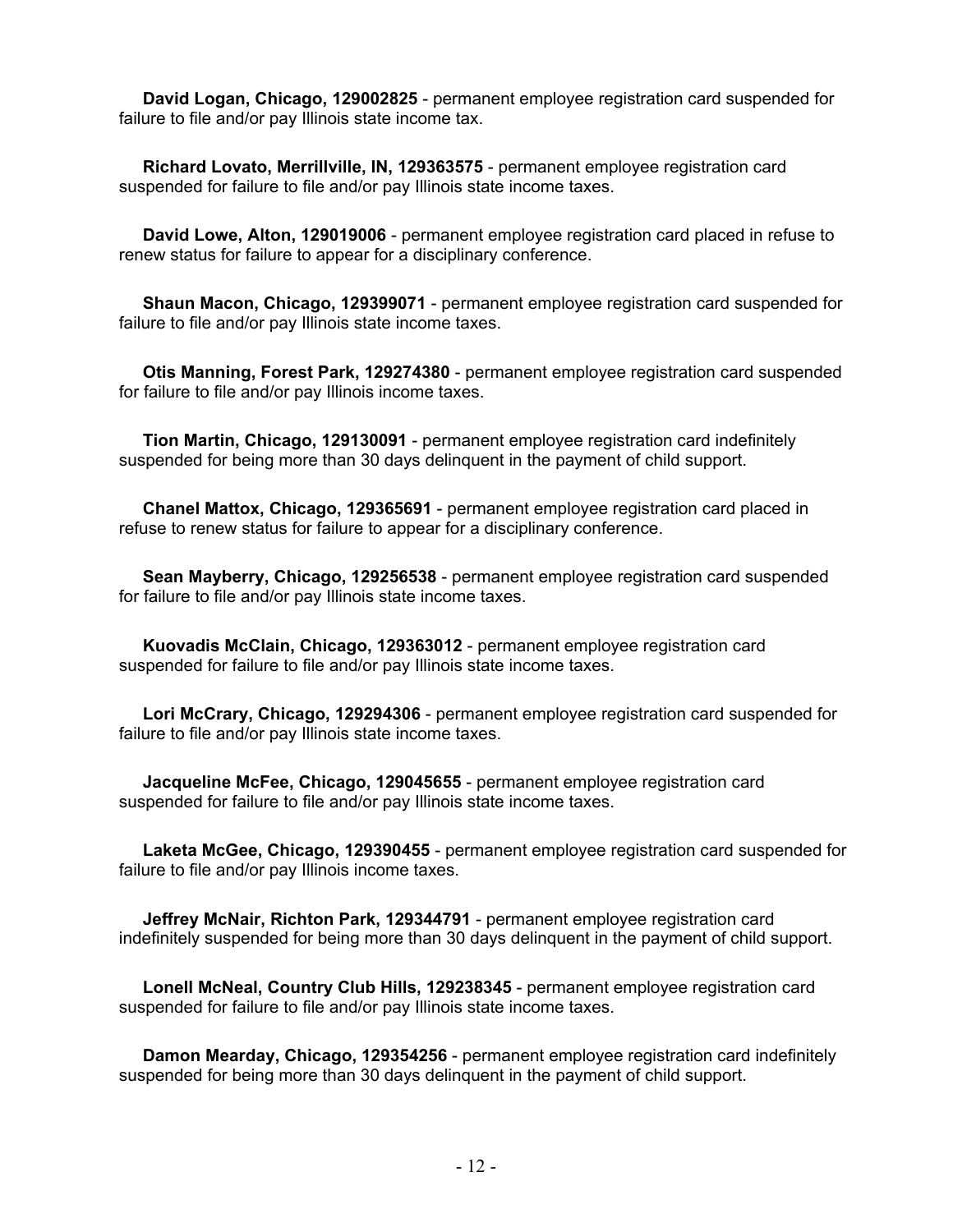**Roberto Melendez, Pinellas Park, FL, 129115734** - permanent employee registration card suspended for failure to file and/or pay Illinois state income taxes.

 **Cassandra Miller, Cicero, 129189934** - permanent employee registration card suspended for failure to file and/or pay Illinois state income taxes.

 **Khadija Miller, Chicago, 129419546** - permanent employee registration card issued and placed on two-year non-reporting probation due to criminal convictions.

 **Audrey Miller, Chicago, 129166027** - permanent employee registration card suspended for failure to file and/or pay Illinois state income taxes.

 **Lawrence Moore, Hazel Crest, 115001720** - private detective license suspended for failure to file and/or pay Illinois state income taxes.

 **Lawrence Moore, Hazel Crest, 119000984** - private security contractor license suspended for failure to file and/or pay Illinois state income taxes.

 **Markus Morris, Iowa City, IA, 129186718** - permanent employee registration card suspended for failure to file and/or pay Illinois state income taxes.

 **Catherina Neal, Chicago, 129393212** - permanent employee registration card suspended for failure to file and/or pay Illinois state income taxes.

 **Carl Norman, Blue Island, 129038596** - permanent employee registration card suspended for failure to file and/or pay Illinois state income taxes.

 **Kehinde Owolabi, Country Club Hills, 129321261** - permanent employee registration card indefinitely suspended for being more than 30 days delinquent in the payment of child support.

 **Afolabi Oyeneyin, Chicago, 129233846** - permanent employee registration card suspended for failure to file and/or pay Illinois state income taxes.

 **Delois Pearson, North Chicago, 129344479** - permanent employee registration card suspended for failure to file and/or pay Illinois state income taxes.

 **Ronald Perisee, Chicago, 129317350** - permanent employee registration card suspended for failure to file and/or pay Illinois income taxes.

 **Christine Phillips, Chicago, 129013617** - permanent employee registration card suspended for failure to file and/or pay Illinois state income taxes.

 **Jean Pierre, Chicago, 129326051** - permanent employee registration card suspended for failure to file and/or pay Illinois state income taxes.

 **Kenneth Pittman, Chicago, 129254294** - permanent employee registration card suspended for failure to file and/or pay Illinois state income taxes.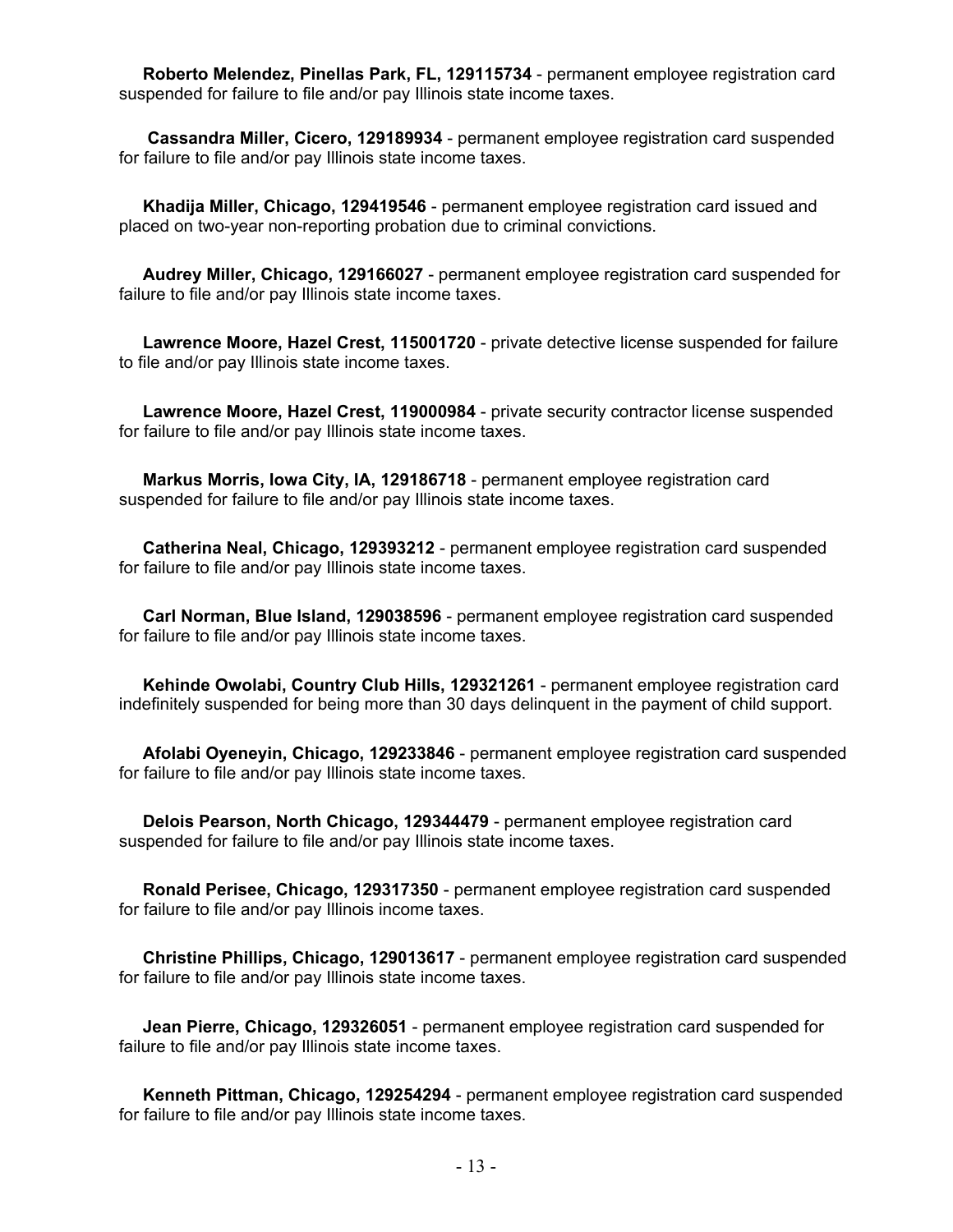**Enrico Pope, Chicago, 129286168** - permanent employee registration card suspended for failure to file and/or pay Illinois state income tax.

 **Christopher Powell, Poplar Grove, 129314616** - permanent employee registration card placed in refuse to renew status for failure to appear for a disciplinary conference.

 **Justin Pratt, Maywood, 129216219** - permanent employee registration card suspended for failure to file and/or pay Illinois state income tax.

 **Deandre Price, Springfield, 129273978** - permanent employee registration card suspended for failure to file and/or pay Illinois state income taxes.

 **Preston Price, Mitchell, 129131880** - permanent employee registration card suspended for failure to file and/or pay Illinois income taxes.

 **Allen Pulley, Chicago, 129408884** - permanent employee registration card suspended for failure to file and/or pay Illinois state income taxes.

 **Angelica Ray, Chicago, 129413569** - permanent employee registration card suspended for failure to file and/or pay Illinois state income taxes.

 **Corvin Rhodes, Maywood, 129320893** - permanent employee registration card suspended for failure to file and/or pay Illinois state income taxes.

 **James Richmond, Chicago, 129256781** - permanent employee registration card suspended for failure to file and/or pay Illinois state income taxes.

 **Anthony Rodriguez, Chicago, 129243617** - permanent employee registration card suspended for failure to file and/or pay Illinois state income taxes.

 **Dorothea Rouse, Lake Villa, 129272961** - permanent employee registration card suspended for failure to file and/or pay Illinois income taxes.

 **Michael Sanders, Chicago, 129386023** - permanent employee registration card indefinitely suspended for being more than 30 days delinquent in the payment of child support.

 **Max Segovia, Chicago, 129390393** - permanent employee registration card indefinitely suspended for being more than 30 days delinquent in the payment of child support.

 **Devin Smith, Bolingbrook, 129399966** - permanent employee registration card indefinitely suspended for being more than 30 days delinquent in the payment of child support.

 **Lucas Smith, Zion, 129334468** - permanent employee registration card indefinitely suspended for being more than 30 days delinquent in the payment of child support.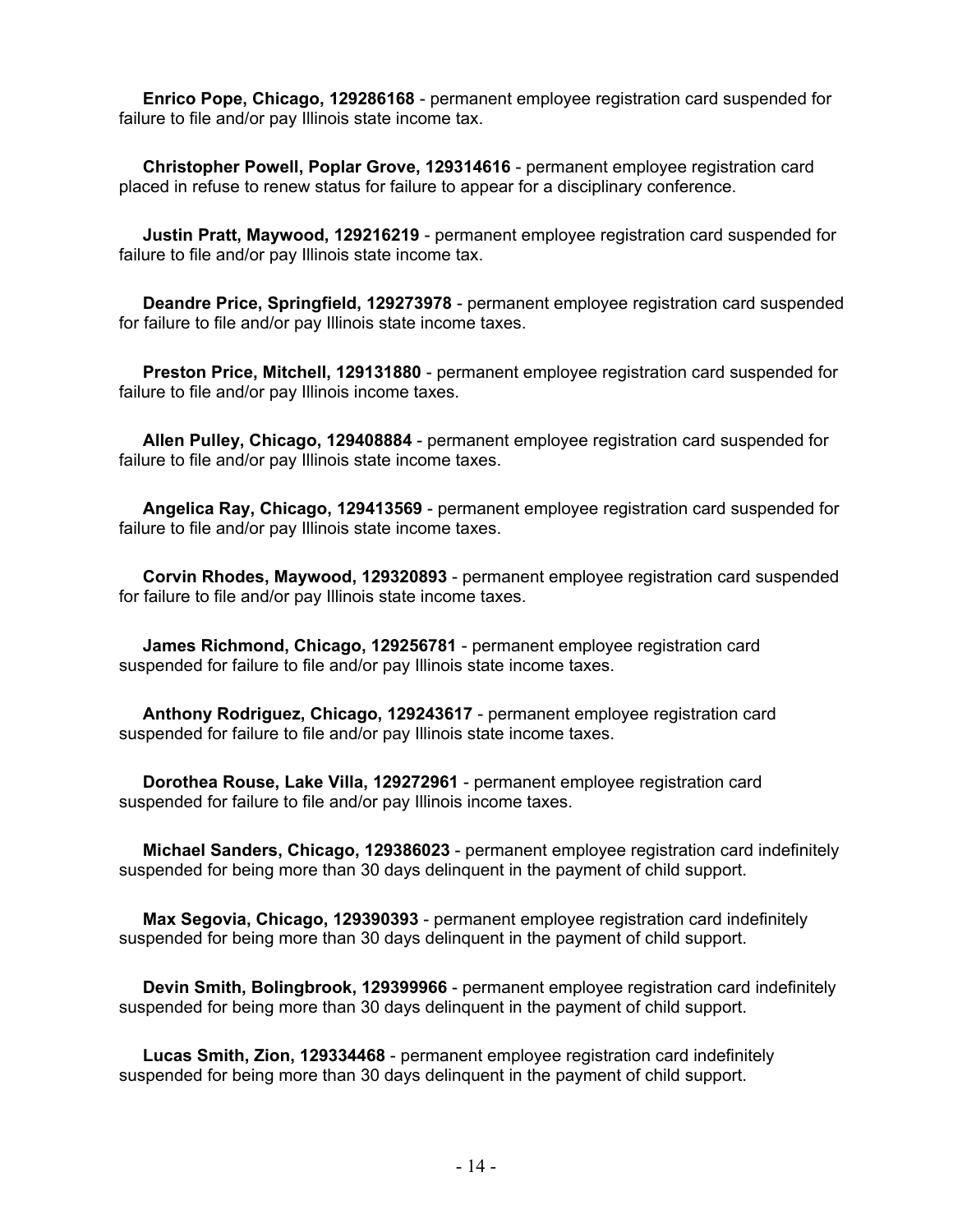**Bradley Smith, Joliet, 129357543** - permanent employee registration card suspended for failure to file and/or pay Illinois state income taxes.

 **Valerie Solomon, Park City, 129419551** - permanent employee registration card issued and placed on two-year non-reporting probation due to criminal convictions.

 **Carl Stanley, Chicago, 129361831** - permanent employee registration card suspended for failure to file and/or pay Illinois state income taxes.

 **Andrew Stenson, Quincy, 129265704** - permanent employee registration card placed in refuse to renew status for failure to appear for a disciplinary conference.

 **Ryan Stevens, Chicago, 129241556** - permanent employee registration card suspended for failure to file and/or pay Illinois state income taxes.

 **Antoin Streeter, Chicago, 129342330** - permanent employee registration card suspended for failure to file and/or pay Illinois state income taxes.

 **Vincent Strode, East St. Louis, 129350883** - permanent employee registration card suspended for failure to file and/or pay Illinois state income taxes.

 **Christopher Swanigan, Chicago, 129294963** - license restored to five-year non-reporting probation effective upon payment of fees and filing of forms and the issuance of a Firearm Control Card is indefinitely prohibited due to 2013 conviction of felony aggravated robbery and petitioner's failure to report the same.

 **Justin Talmadge, Benld, 129386528** - permanent employee registration card indefinitely suspended for being more than 30 days delinquent in the payment of child support.

 **Bruce Thomas, Chicago, 129419223** - permanent employee registration card issued and placed on non-reporting probation for three years due to criminal conviction and failure to report.

 **Ronald Tillman, Chicago, 129419396** - permanent employee registration card issued and placed on five-year non-reporting probation due to criminal conviction and failure to report.

 **Sade Tillman, Chicago, 129419547** - permanent employee registration card issued and placed on three-year non-reporting probation due to criminal conviction and failure to report.

 **Akouete Tronou, Chicago, 129317167** - permanent employee registration card suspended for failure to pay Illinois income taxes.

 **Curtis Tucker, Chicago, 129315047** - permanent employee registration card suspended for failure to file and/or pay Illinois state income taxes.

 **Michael Weeks, Chicago, 129257041** - permanent employee registration card suspended for failure to file and/or pay Illinois state income taxes.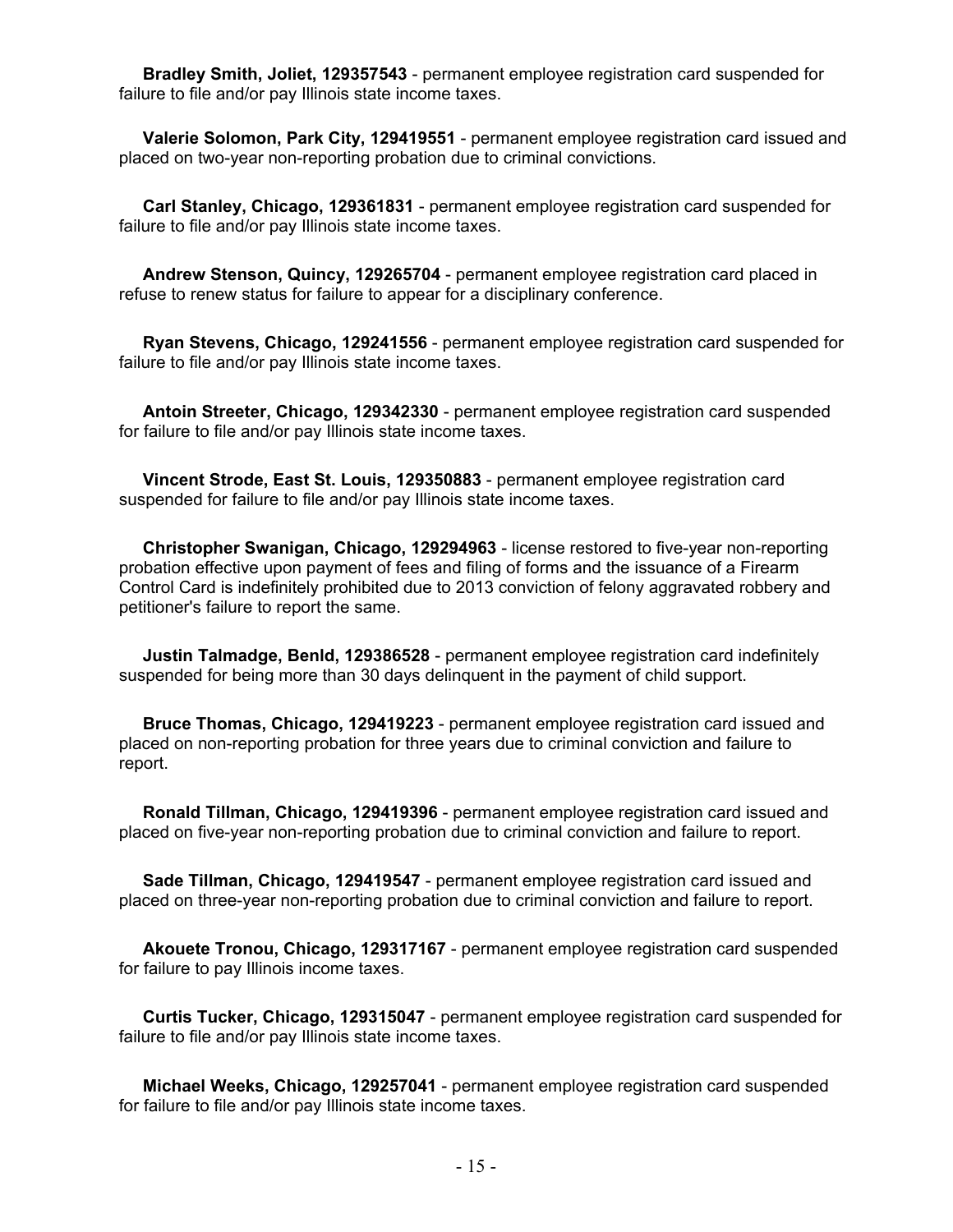**Aaron Weldy, South Holland, 129008258** - permanent employee registration card suspended for failure to file and/or pay Illinois state income taxes.

 **Demitrius Whitcomb, Dolton, 129311856** - permanent employee registration card suspended for failure to file and/or pay Illinois state income taxes.

 **David White, Chicago, 129361742** - permanent employee registration card suspended for failure to file and/or pay Illinois state income taxes.

 **Reese Whitte, Park Forest, 129381417** - permanent employee registration card indefinitely suspended for being more than 30 days delinquent in the payment of child support.

 **James Wilson, Chicago, 129189780** - permanent employee registration card suspended for failure to file and/or pay Illinois state income taxes.

 **Leo Wilson, Chicago, 129264030** - permanent employee registration card suspended for failure to file and/or pay Illinois state income taxes.

 **Lanetra Wilson, Chicago, 129419548** - permanent employee registration card issued and placed on one-year non-reporting probation due to criminal conviction and failure to report.

 **Leeaundry Woolfolk, Chicago, 129406883** - permanent employee registration card suspended for being more than 30 days delinquent in the payment of child support.

 **Kevin Young, Rockford, 129296163** - permanent employee registration card placed on fiveyear non-reporting probation due to criminal conviction.

 **Carlos Zepeda, Chicago, 129397561** - permanent employee registration card suspended for failure to file and/or pay Illinois income taxes.

#### **FUNERAL DIRECTOR AND EMBALMER**

 **Irina Kushnerova, Waukegan, 034015754** - funeral director and embalmers suspension extended for an additional one year and fined \$7,500 based on practicing on a suspended license and unprofessional conduct.

 **Clark Morgan, Evergreen Park, 033000792** - funeral director and embalmer intern license suspended for failure to file and/or pay Illinois state income taxes.

 **Johanna Morgan, Evergreen Park, 034015341** - funeral director and embalmer license suspended for failure to file and/or pay Illinois state income taxes.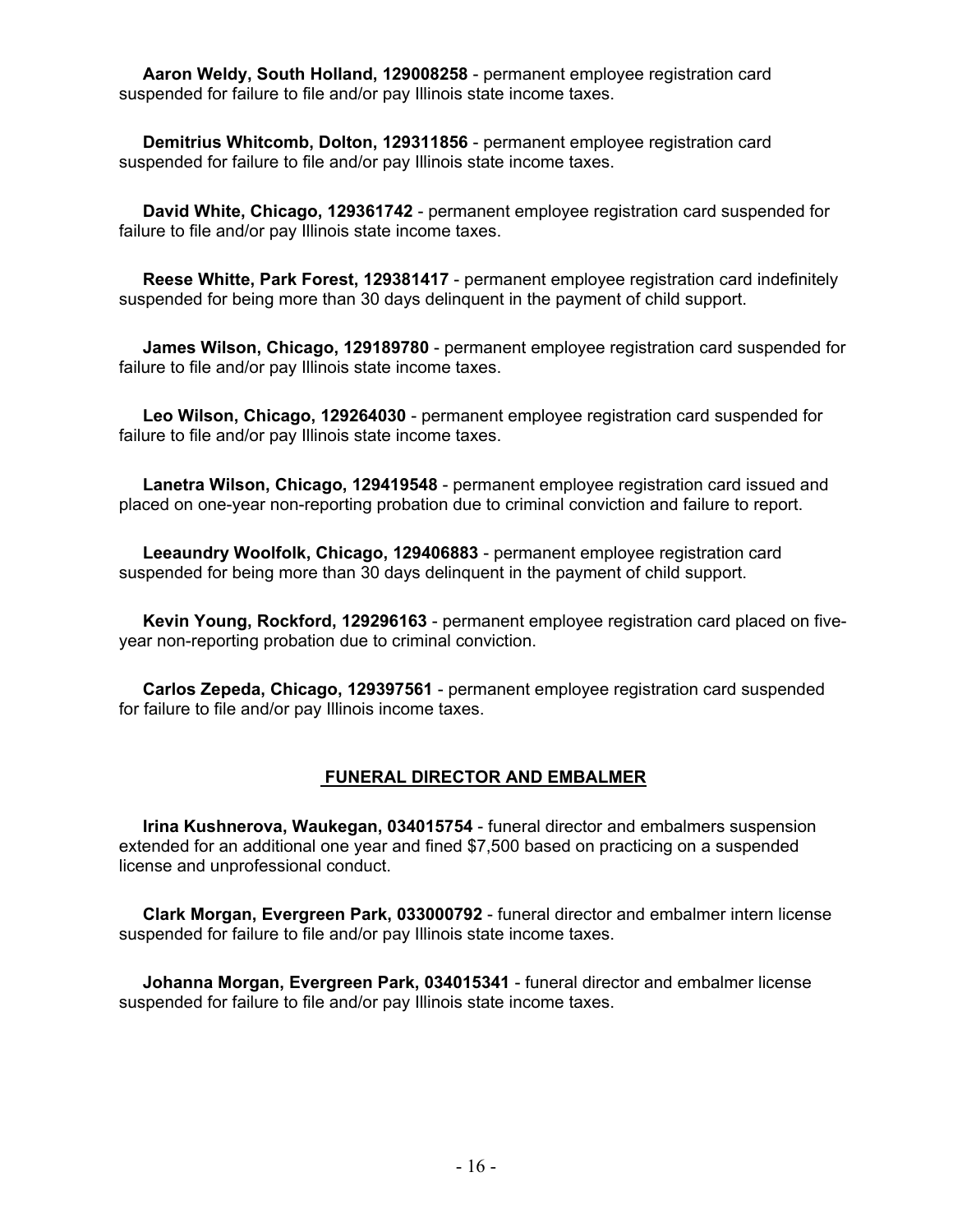#### **PHYSICIAN ASSISTANT**

 **Jeremy Bell, Palos Hills, 085001406** - physician assistant license reprimanded because of the National Commission on Certification of Physician Assistants ("NCCPA") entering an order censuring Respondent's P.A. certification based upon his failure to comply with the NCCPA's continuing medical education audit policy.

 **Claudia Gallagher, St. Louis, MO, 085003929** - physician assistant license reprimanded for allegations related to a delay in diagnosis.

## **ROOFING**

 **153 Home Improvement Inc, Des Plaines, 104017021** - roofing contractor license reprimanded and fined \$3,500 for aiding and assisting unlicensed practice of roofing contracting in the state of Illinois.

 **Best Roofing Enterprises, Inc., Chillicothe, 104015546** - roofing contractor license placed in refuse to renew status based on failure to respond to Department's written request for information and unprofessional conduct.

 **Pro Roofing Service, Wilmette, 104013198** - roofing contractor license suspended for failure to file and/or pay Illinois state income taxes.

 **Swisher Exteriors, Inc, Lake Zurich, 104008282** - roofing contractor license reprimanded and fined \$3,000 based on aiding and assisting unlicensed practice.

 **Joel Thatcher, Elkhart, 104015621** - roofing contractor license placed in refuse to renew status for substandard workmanship and failure to respond to the Department.

 **Mariusz Zeranski, Elmwood Park, 104013452** - roofing contractor license reprimanded and fined \$5,000, owed jointly and severally with **MZ Construction Corp, 105003856**, for aiding and assisting the unlicensed practice of roofing contracting.

#### **MASSAGE THERAPY**

 **Lisa Cristia, Chicago, 227002964** - massage therapist license suspended for failure to file and/or pay Illinois state income taxes.

 **Yong Ingram, Niles, 227002976** - massage therapist license suspended for failure to file and/or pay Illinois state income taxes.

 **Kim, Chicago, 227003618** - massage therapist license revoked as result of pleading guilty to a criminal misdemeanor charge for Prostitution directly related to massage therapy practice, and for Immoral Conduct, as exhibited by sexual misconduct during Respondent providing massage for compensation services to a male client in March 2016 at the Main Spa, located in St. Charles, Illinois.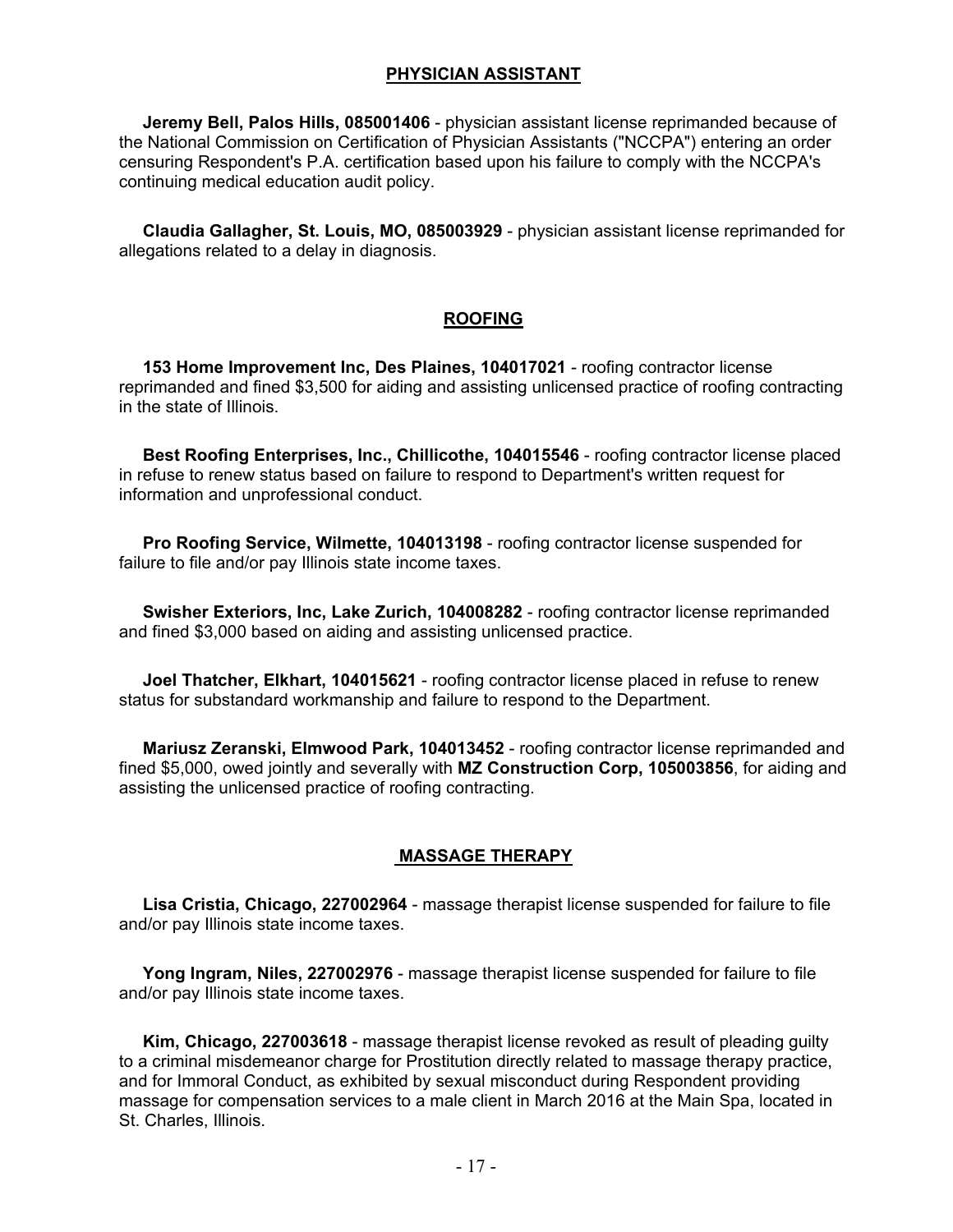**Suzanne Palenske, Hanover, 227013803** - massage therapist license suspended for failure to file and/or pay Illinois state income taxes.

#### **MEDICAL**

 **Amjad Ahmad, Lisle, 036102876** - physician and surgeon license suspended for 30 days, followed by indefinite probation with conditions, practice restrictions, chaperone requirement and fined \$5,000 due to a violation of physician-patient boundaries and sexual misconduct and post-dating of medical records.

 **Ala Albazzaz, St. Charles, 036070551** - physician and surgeon license had the indefinite probation on his license continued for a minimum of six months and must pass EBAs within 12 months due to allegations that an Integrity Agreement Respondent entered with the Department of Healthcare and Family Services constitutes an adverse action by a State Agency.

 **Ken Barrick, Glen Ellyn, 036118877** - physician and surgeon license suspended for failure to file and/or pay Illinois state income taxes.

 **Miriam Baumbart, Mount Vernon, 036123384** - physician and surgeon license to remain on indefinite probation for a minimum of four years, retroactive to January 29, 2015.

 **Raymond Bayley, Chicago, 038004912** - chiropractor license suspended for failure to file and/or pay Illinois state income taxes.

 **Timothy Bell, Long Beach, CA, 036114957** - physician and surgeon license fined \$1,000 based on sister-state discipline in the State of Kentucky.

 **Phillip Berent, Chicago, 036041149** - physician and surgeon license and controlled substance license, **336009739** restored to permanent inactive status for inappropriate prescribing of controlled substances to a patient of his practice.

 **Paul Bolger, Davenport, IA, 036100563** - physician and surgeon license and controlled substance license, **336061337** placed on permanent inactive status based on the history of discipline by Iowa Board of Medicine and plea of guilty in the Southern District if Iowa to False Statements Related to Healthcare Matters, and misbranding.

 **James Briggs, Brentwood, MO, 038009545** - chiropractor license indefinitely suspended for healthcare fraud conviction in October 2017.

 **Leslie Carroll, Ruidoso, NM, 036090436** - physician and surgeon license restored with a reprimand and on inactive status.

 **Alden Clendenin, Chicago, 038008065** - chiropractor license reprimanded, fined \$20,000 and required to pass EBAs for placing advertisement containing name of unlicensed chiropractor.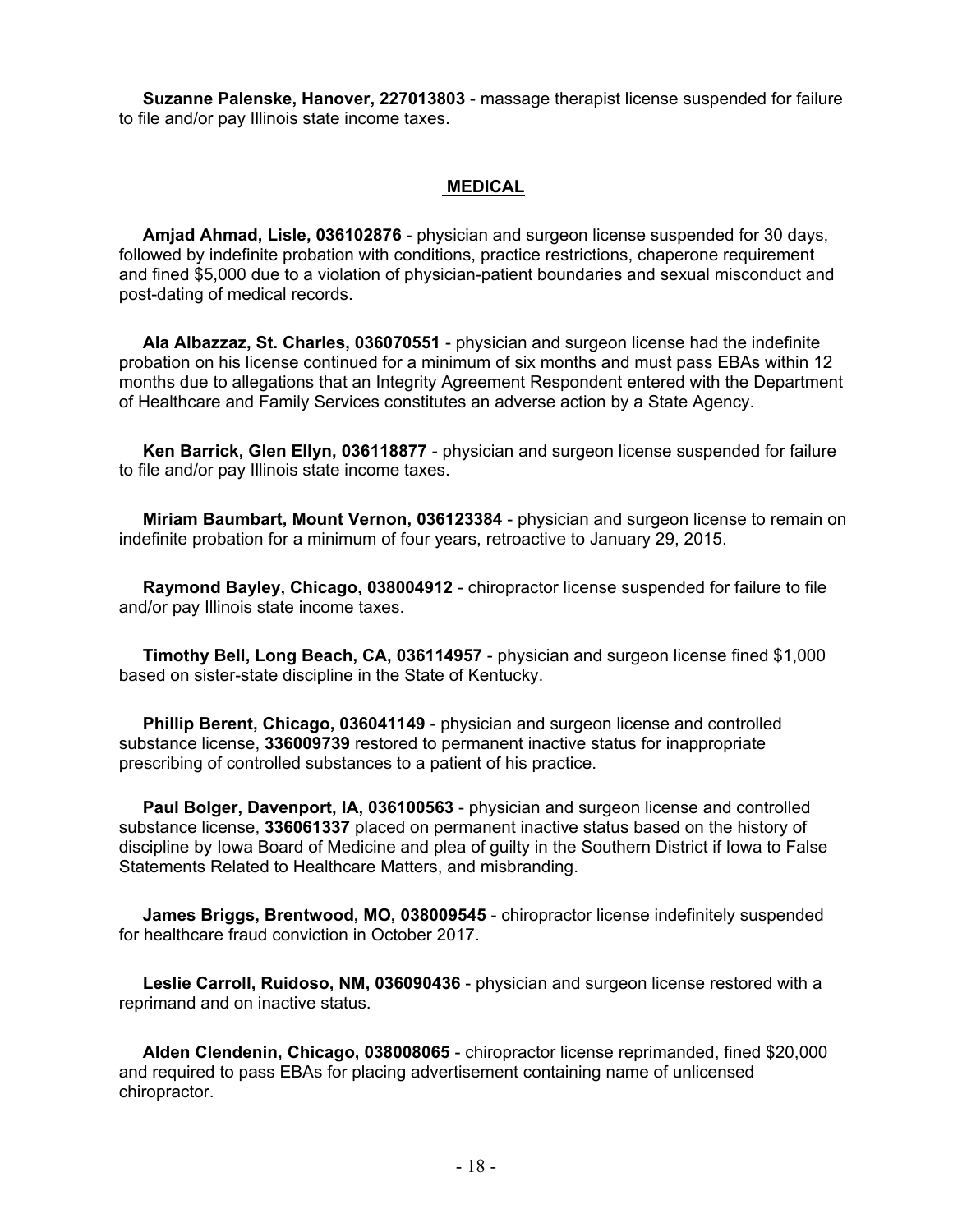**Jahangeer Dogar, Oakbrook Terrace, 036074820** - physician and surgeon license fined \$500 based on sister-state discipline in the state of Pennsylvania.

 **Martin Fields, Rockford, 036044184** - physician and surgeon license reprimanded after he withdrew from participation as a provider of medical services in Illinois Medical Assistance Program.

 **Calvin George, Addison, 038004012** - chiropractor license suspended for failure to file and/or pay Illinois state income taxes.

 **James Hyun, Long Beach, CA, 036115229** - physician and surgeon license fined \$1,000 due to an adverse action by the Kentucky Board of Medical Licensure for failure to disclose prior medical malpractice settlements on his application for licensure in Kentucky.

 **Richard Matthews, Jackson, MO, 036133334** - physician and surgeon license and controlled substance license, **336097229**, temporarily suspended based on the temporary suspension of his Massachusetts medical license.

 **Aaron Michelfelder, Maywood, 036100535** - physician and surgeon license reprimanded and required to take continuing medical education classes for prescribing controlled substances to a patient at his practice without an adequate documentation.

 **Cecylia Mizera, Chicago, 036110827** - physician and surgeon license reprimanded and to complete 12 hours additional continuing education for allegations related to failure to decompress patient's colon leading to death.

 **Narayan Mulamalla, Dyer, IN, 036054174** - physician and surgeon license and controlled substance license, **336018857**, both temporarily suspended due to mental and physical impairment.

 **Noel Nequin, Cicero, 036042099** - physician and surgeon license and controlled substance license, **336010256**, both temporarily suspended due to mental and physical impairment.

 **Giam Nguyen, Mount Prospect, 036110059** - physician and surgeon license placed in refuse to renew status based on discipline imposed by Texas for imprisonment following a felony conviction.

 **Martin Okpalike, Decatur, 036120153** - physician and surgeon license suspended for failure to file and/or pay Illinois state income taxes.

 **Ricardo Perez, Berwyn, 036108945** - physician and surgeon license restored to indefinite probation for a minimum of three years and controlled substance license, **336083289**, indefinitely suspended for a minimum of 12 months, for inappropriate prescribing controlled substances to his patients of his private practice without taking into consideration red flags exhibited by his patients.

 **Raman Popli, McHenry, 036104035** - physician and surgeon license restored to indefinite probation for a minimum of three years and controlled substance license, **336064820**, indefinitely suspended for a minimum of 12 months for inappropriately prescribing controlled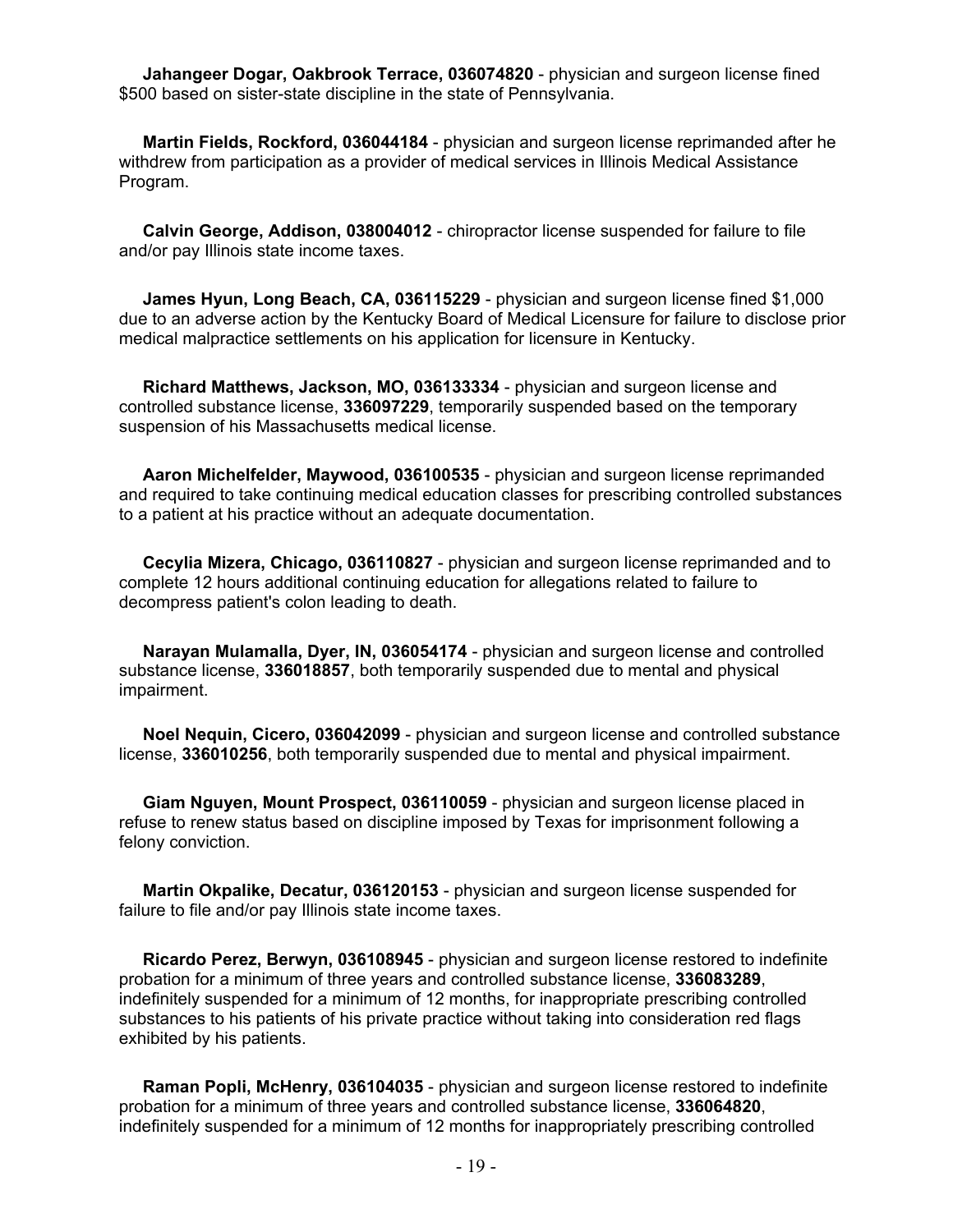substances for patients of his private practice as well as falsifying a termination letter that was sent to the patients of his practice that Respondent believed were abusing controlled substances.

 **Vinaya Puppala, South Barrington, 036126601** – physician and surgeon license reprimanded and fined \$50,000 after respondent accessed a patient's medical records when he was not the patient's physician and took photographs of the patient while the patient was in the hospital and subsequently posted those photos to the internet with the patient's permission. As a result, respondent has agreed never to see renewal of his physician and surgeon license in Illinois.

 **Kripakaran Puvalai, Springfield, 036101603** - physician and surgeon license restored to permanent relinquished status for engaging in conduct of sexual nature with multiple patients of his psychiatric practice.

 **John Quinones, Canton, 036071254** - physician and surgeon license reprimanded due to respondent's failure to properly diagnose and treat a transient ischemic attack.

 **Stephen Rudawski, Mohomet, 036115719** - physician and surgeon license placed on indefinite probation with practice monitor and conditions for a minimum of one year for inappropriately prescribing controlled substances to patients of his practice.

 **Bodo Schneider, Steelville, 036071559** - physician and surgeon license automatically, indefinitely suspended for a minimum of 12 months based on a violation of probation.

 **Ronald Shenfeld, Palatine, 036087445** - physician and surgeon license reprimanded with coursework due for failure to properly evaluate patient's hand injury in February 2010 at St. Alexius Medical Center Emergency Room resulting in delayed diagnosis and finger amputation.

 **Luis Sudbrack, Chicago, 036049389** - physician and surgeon license and controlled substance license, **336015023**, indefinitely suspended effective retroactive to August 26, 2016 for inappropriately prescribing multiple controlled substances for patients of his private practice in Chicago.

 **Thomas Sultan, Glenview, 036052094** - physician and surgeon license placed on indefinite probation with practice restrictions for a minimum of two years, fined \$1,000 and controlled substance license, **336016968,** suspended for 30 days for inappropriately prescribing controlled substances to a patient of his practice.

 **Steven Thornton, Peoria, 036090726** - physician and surgeon license indefinitely suspended for a minimum of 90 days for failure to disclose pending Department's actions on his hospital credentialing applications and his DEA renewal application.

 **Bennett Walstatter, St. Augustine, FL, 036127015** - physician and surgeon license fined \$500 based on sister-state discipline in the state of Michigan.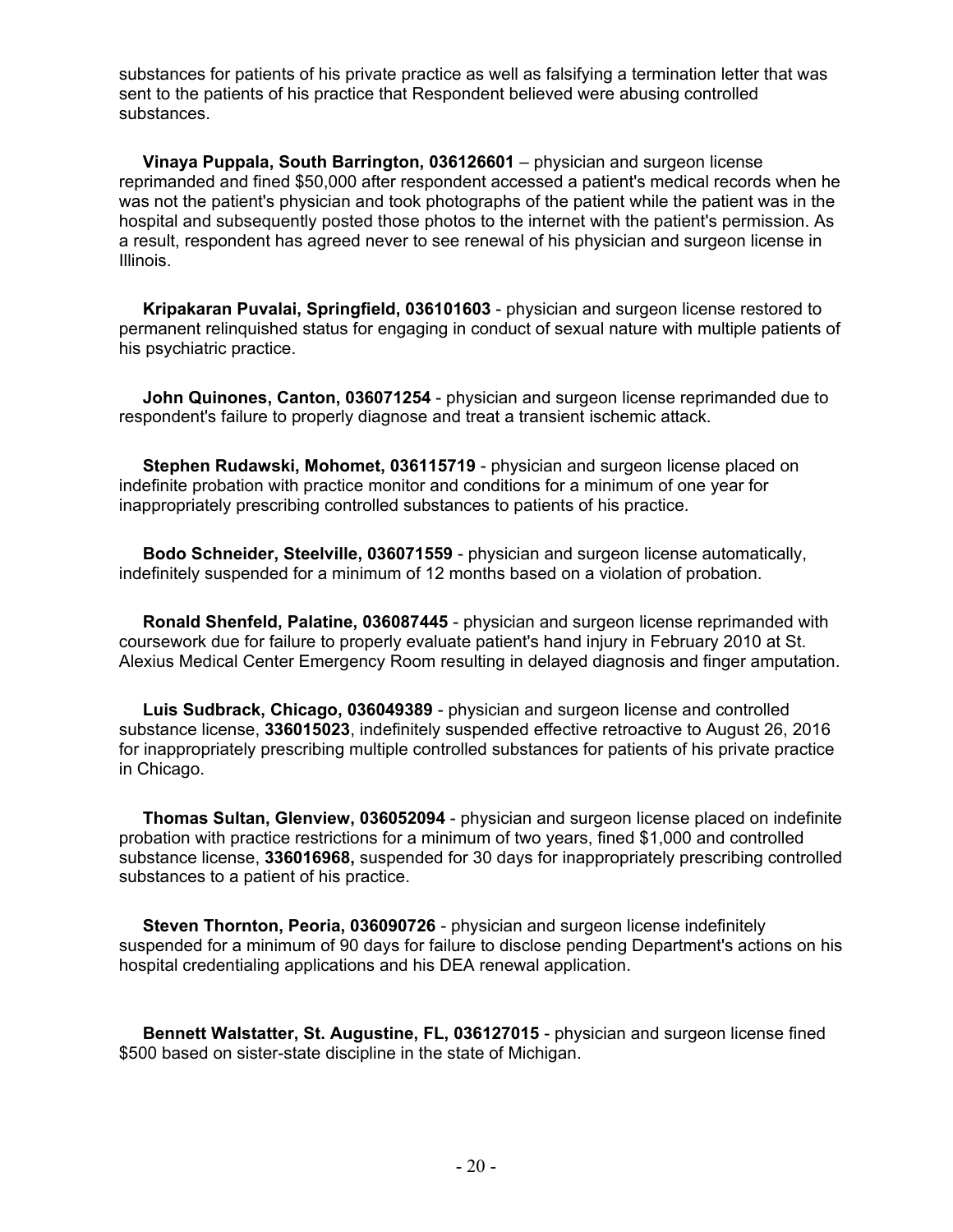**Robert Watkins, Olympia Fields, 036045969** - physician and surgeon license placed on indefinite probation for a minimum of one year, fined \$1,000 and required to pass EBAS after he failed to disclose prior disciplinary action on his 2017 DEA Renewal Application.

 **Kan Ying, Honolulu, HI, 036113823** - physician and surgeon license fined \$500 and must submit proof of completion of six hours of CME's based on sister-state discipline in the state of Wisconsin.

#### **NURSING**

 **Augustus Asenguah, Richton Park, 041293208** - registered nurse license indefinitely suspended for being more than 30 days delinquent in the payment of child support.

 **Laurie Bauer, Cissna Park, 041241059** - registered nurse license placed in refuse to renew status due to a sister-state discipline in Texas for failing to comply with random alcohol screens pursuant to a Consent Order.

 **Michael Brandt, Goodyear, AZ, 041196217** - registered nurse license reprimanded for a sister-state discipline from the state of Arizona.

 **Sherry Coleman, Carbondale, 041173913** - registered nurse license suspended for failure to file and/or pay Illinois state income taxes.

 **Shjlady Conway, Chicago, 043112731** - licensed practical nurse license suspended for failure to file and/or pay Illinois state income taxes.

 **Olufemi Davies, Evanston, 041322718** - registered nurse license suspended for failure to file and/or pay Illinois state income taxes.

 **Susan Deloose, Sherrard, 041356554** - registered nurse license automatically, indefinitely suspended for a minimum of 12 months for a violation of the terms or conditions of a Consent Order.

 **Erica Dent, Blue Island, 041340283** - registered nurse license suspended for failure to file and/or pay Illinois state income taxes.

 **Rhonda Dubose, Fairview Heights, 043082571** - licensed practical nurse license placed on probation for one year due to falsifying medication orders.

 **Zianna Ellis, Chicago, 041416743** - registered nurse license suspended for failure to file and/or pay Illinois state income taxes.

 **Trisha Flosi, Elmhurst, 041327317** - registered nurse license placed on probation for two years with work restrictions after respondent self-reported that she diverted controlled substances from a facility in the state of Illinois.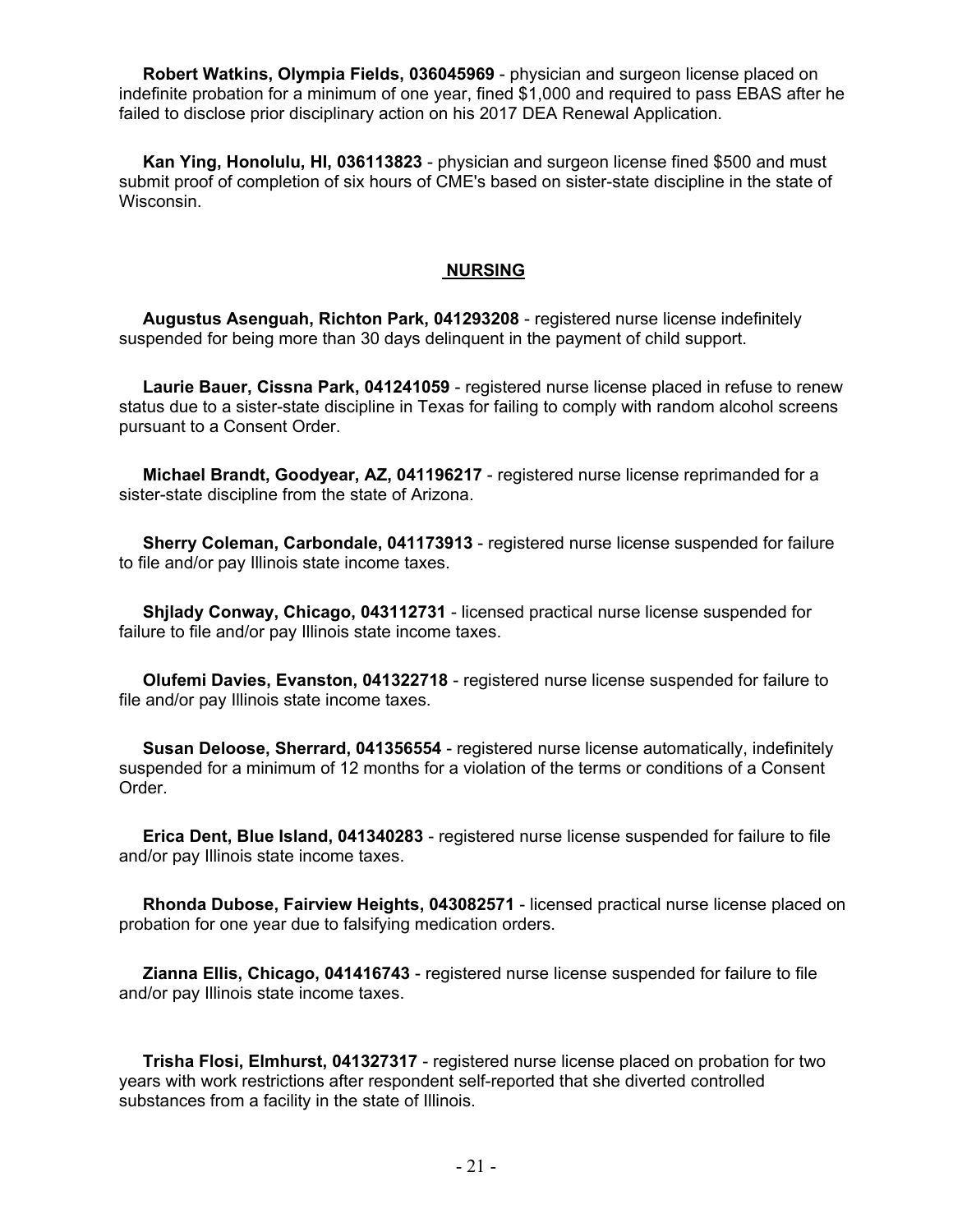**Melissa Gansemer, East Dubuque, 041306165** - registered nurse license suspended for failure to file and/or pay Illinois state income taxes.

 **Madeline Going, Blue Island, 043105507** - licensed practical nurse license suspended for failure to file and/or pay Illinois state income taxes.

 **Marilyn Grizzle, South Roxana, 041257021** - registered nurse license suspended for failure to file and/or pay Illinois state income taxes.

 **Arriann Henry, Chicago, 041323329** - registered nurse license suspended for failure to file and/or pay Illinois state income taxes.

 **Ernesto Hufana, Harwood Heights, 041192541** - registered nurse license suspended for failure to file and/or pay Illinois state income taxes.

 **Brandie Johnson, Byron, 041316570** - registered nurse license placed in refuse to renew status after having her Alaska registered nurse license disciplined for unlicensed practice.

 **Lucy Larkin, Chicago, 043115987** - licensed practical nurse license suspended for failure to file and/or pay Illinois state income taxes.

 **Vanieca Lewis, Hammond, IN, 043103360** - licensed practical nurse license suspended for failure to file and/or pay Illinois state income taxes.

 **Lucinda Loeffelholz, Davenport, IA, 041287117** - registered nurse license fined \$500 for documenting false work hours for another employee.

 **Jordan McGee, New Berlin, 041420999** - registered nurse license placed on indefinite probation with work restrictions for a minimum of two-years for diversion of controlled substances from a facility in the state of Illinois.

 **Saturnina Nery, Chicago, 041198488** - registered nurse license suspended for failure to file and/or pay Illinois state income taxes.

 **Uju Okpalike, Decatur, 041401320** - registered nurse license suspended for failure to file and/or pay Illinois state income taxes.

 **Daytrina Parham, Posen, 041327852** - registered nurse license suspended for failure to file and/or pay Illinois state income taxes.

 **Candia Parker, Kansas City, MO, 041319293** - registered nurse license placed on probation for two years and respondent tested positive for marijuana.

 **Estaban Perkins, Aurora, 043123999** - licensed practical nurse license suspended for failure to file and/or pay Illinois state income taxes.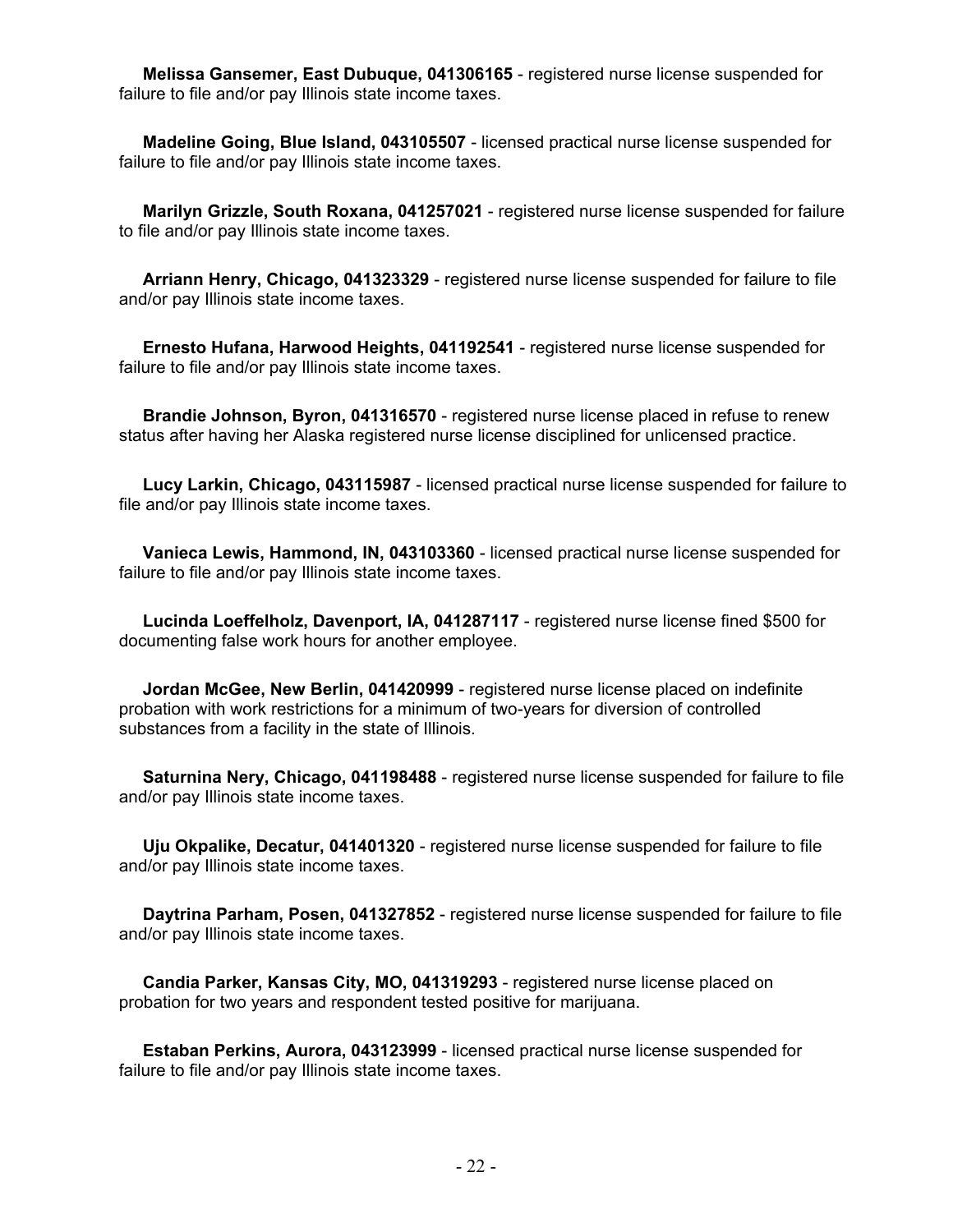**David Piazza, Aurora, 041410856** - registered nurse license suspended for failure to file and/or pay Illinois state income taxes.

 **Sarah Sanders, Anna, 043111524** - licensed practical nurse license placed on indefinite probation for a minimum of three years for diversion of controlled substances from a facility in the state of Illinois.

 **Shawn Snider, Le Claire, IA, 209005824** - advanced practice nurse license placed on indefinite probation for a minimum of three years and fined \$20,000 for incorrectly diagnosing a patient and then improperly billing the insurance carrier for subsequent treatment.

 **Robin Staver, Beloit, WI, 041302905** - registered nurse license reprimanded due to disciplinary action taken against her by the Wisconsin Board of Nursing for administering controlled substances in violation of an existing order limiting her to controlled substances.

 **Rachel Steele, Hoffman Estates, 041376194** - registered nurse license indefinitely suspended for a minimum of one year after engaging in the unlawful consumption of narcotics without a valid license.

 **Jennifer Strang, Chicago, 041399437** - registered nurse license indefinitely suspended for a minimum of one year due to respondent engaging in the theft of controlled substances, failing to document controlled substance waste and administration, and failing to report an employment termination to the Department.

 **Marie Tilly, Oregon, 041376007** - registered nurse license suspended for failure to file and/or pay Illinois state income tax.

 **Nuria Valles, Carol Stream, 041251942** - registered nurse license suspended for failure to file and/or pay Illinois state income taxes.

 **Katlyn Vandermeer, Charleston, 043119825** - licensed practical nurse license revoked for having pled guilty to, and having been found guilty of, Manufacturing and Delivery of a controlled substance, a Class 2 Felony, before the Circuit Court of Coles County, Illinois on February 24, 2017.

 **Seurina Vinovich, Crown Point, IN, 041283962** - registered nurse license placed in refuse to renew status after her Oregon license was disciplined for practicing nursing without a current license.

 **Theresa Wehrli, Spring Bay, 041402571** - registered nurse license indefinitely suspended for a minimum of two years after being convicted of Possession of a Controlled Substance, a Class 4 Felony; two counts of Theft, a Class A Misdemeanor; Theft of Labor Services/Deception, a Class A Misdemeanor; Use of Forged Credit/Debit Card, a Class 3 Felony; and Driving Under the Influence of Drugs, a Class A Misdemeanor.

 **Scott Weinerth, St. Louis, MO, 041305388** - registered nurse license placed in refuse to renew status due to sister-state disciplines in Texas, Florida and California.

 **Renee Wiley, Olympia Fields, 041304424** - registered nurse license suspended for failure to file and/or pay Illinois state income taxes.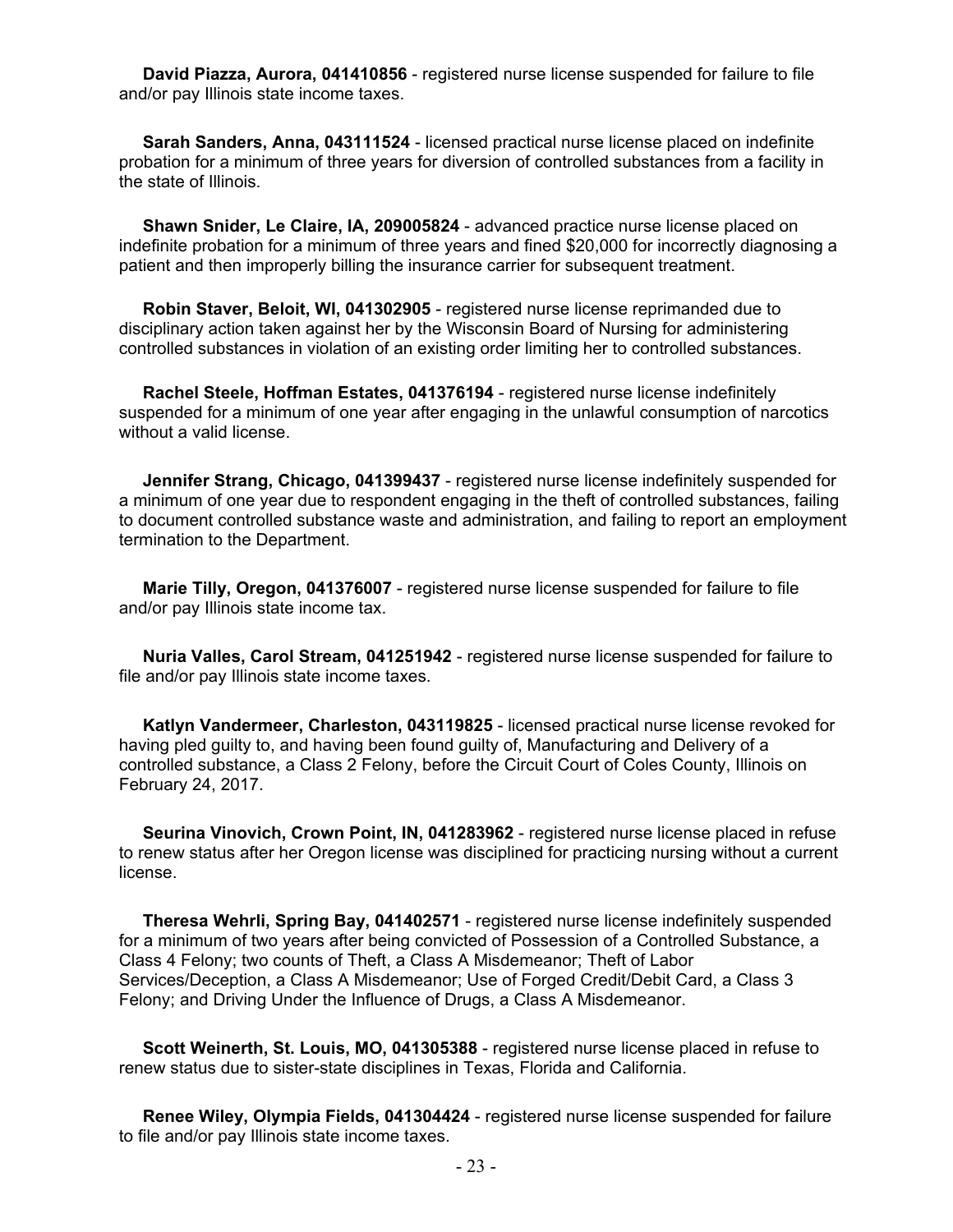**Sheila Williams, Hammond, IN, 041358204** - registered nurse license suspended for failure to file and/or pay Illinois state income taxes.

 **Katelyn Woltmann, Baton Rouge, LA, 041460420** - registered nurse license issued with reprimand for a sister-state discipline.

#### **OCCUPATIONAL THERAPY**

 **Kyle Cowgill, Mackinaw, 057002095** - certified occupational therapist assistant license indefinitely suspended for being more than 30 days delinquent in the payment of child support.

#### **OPTOMETRY**

 **Gary Masterson, Aurora, 046006756** - optometrist license suspended for failure to file and/or pay Illinois state income taxes.

#### **PHARMACY**

 **Marcus Allen, Chicago, 049244969** - pharmacy technician license placed in refuse to renew status for being more than 30 days delinquent in the payment of child support.

 **Neil Nelson, Gibson City, 051034976** - pharmacist license placed in refuse to renew status after respondent had inappropriate relations with a female patient for whom he was prescribing controlled substances from 2011 through 2013.

 **Pharmakon Pharmaceuticals, Carmel, IN, 004003186** - wholesale drug distributor license placed in refuse to renew status for deceptive practices and unprofessional conduct.

 **Taylorr Stearn, Carol Stream, 049214802** - pharmacy technician license permanently surrendered due to diverting controlled substances.

 **Vitablab Pharmacy Inc, Phoenix, AZ, 054016668** - pharmacy license reprimanded due to a sister-state discipline in the State of Arizona.

 **Theresa Wehrli, Spring Bay, 049109066** - pharmacy technician license indefinitely suspended for a minimum of two years after being convicted of Possession of a Controlled Substance, A Class 4 Felony; two counts of Theft, a Class A Misdemeanor; Theft of Labor Services/Deception, a Class A Misdemeanor; Use of Forged Credit/Debit Card, a Class 3 Felony, and Driving Under the Influence of Drugs, a Class A Misdemeanor.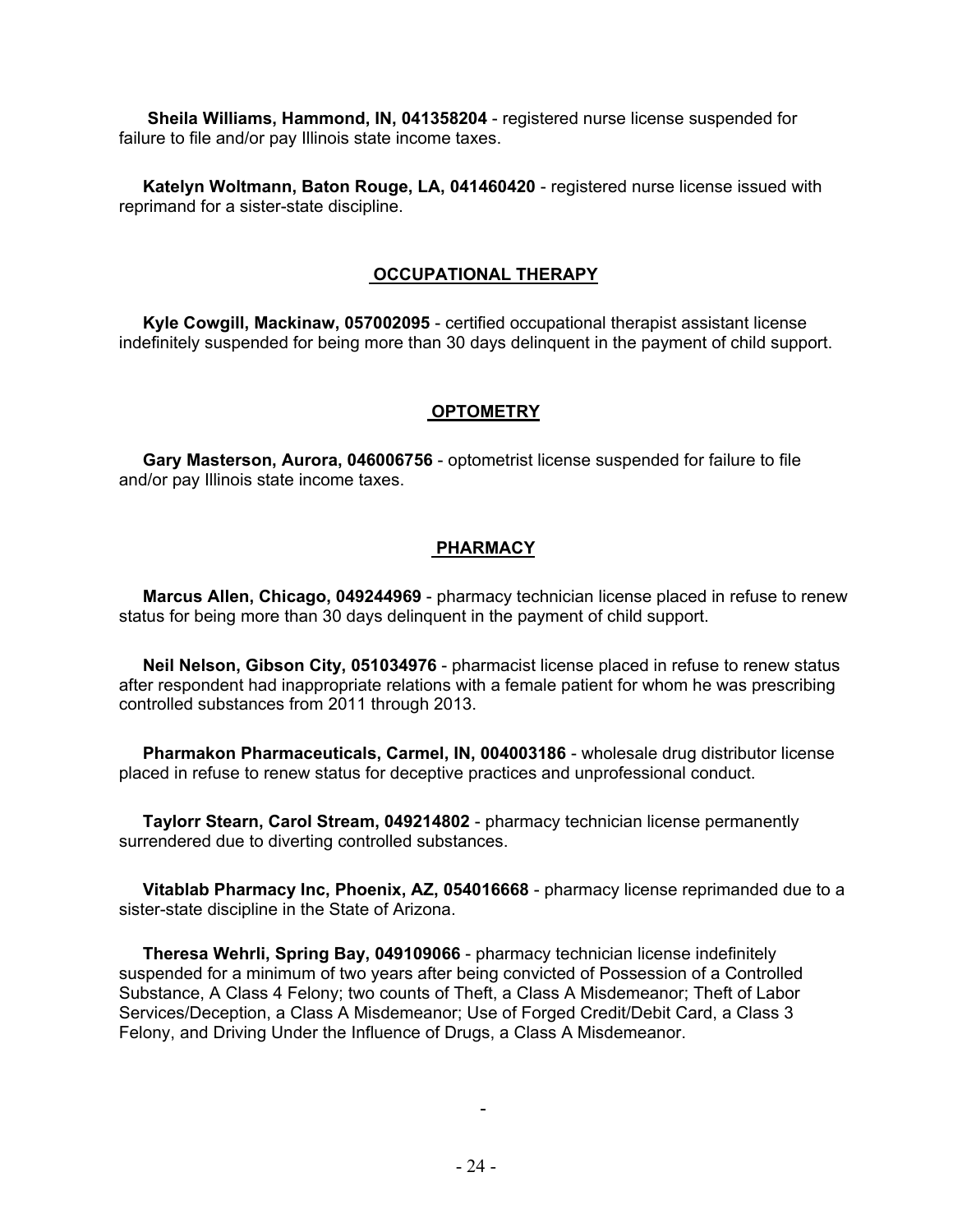#### **PROFESSIONAL COUNSELOR**

 **Tonja Jameson, Millbrook, 178007767** - licensed professional counselor license suspended for failure to file and/or pay Illinois state income taxes.

 **Matthew McDonald, Wheaton, 178001838** - licensed professional counselor license placed in refuse to renew status due to action taken by the Pennsylvania Board of Psychologists.

 **India Ridley-Blakely, East Hazel Crest, 180007413** - licensed clinical professional counselor license suspended for failure to file and/or pay Illinois state income taxes.

## **PUBLIC ACCOUNTANT**

 **Sean Henaghan, Chicago, 065030019** - certified public accountant license reprimanded due to a suspension of the right to practice by or before a Federal regulatory authority.

 **John Rainis, Lincolnshire, 065015218** - certified public accountant license reprimanded due to a suspension of the right to practice by or before a Federal regulatory authority.

 **Ronald Stricker, Chicago, 239020900** - registered certified public accountant license suspended for failure to file and/or pay Illinois state income taxes.

 **Jeffrey Travis, Deerfield, 065020249** - certified public accountant license to remain revoked for an additional two years due to a sister-state discipline by Arizona.

#### **RESPIRATORY CARE**

 **Laura Lemons, Mount Vernon, 194008245** - respiratory care practitioner license suspended for failure to file and/or pay Illinois state income taxes.

#### **SOCIAL WORKER**

 **Zrinka Ivkovic, London, UK, 149012432** - licensed clinical social worker license suspended for failure to file and/or pay Illinois state income taxes.

 **Eileen McCarthy, Palos Heights, 149010486** - licensed clinical social worker license suspended for failure to file and/or pay Illinois state income taxes.

 **Jeffrey McNeil, Calumet City, 149018173** - licensed clinical social worker license suspended for failure to file and/or pay Illinois state income tax.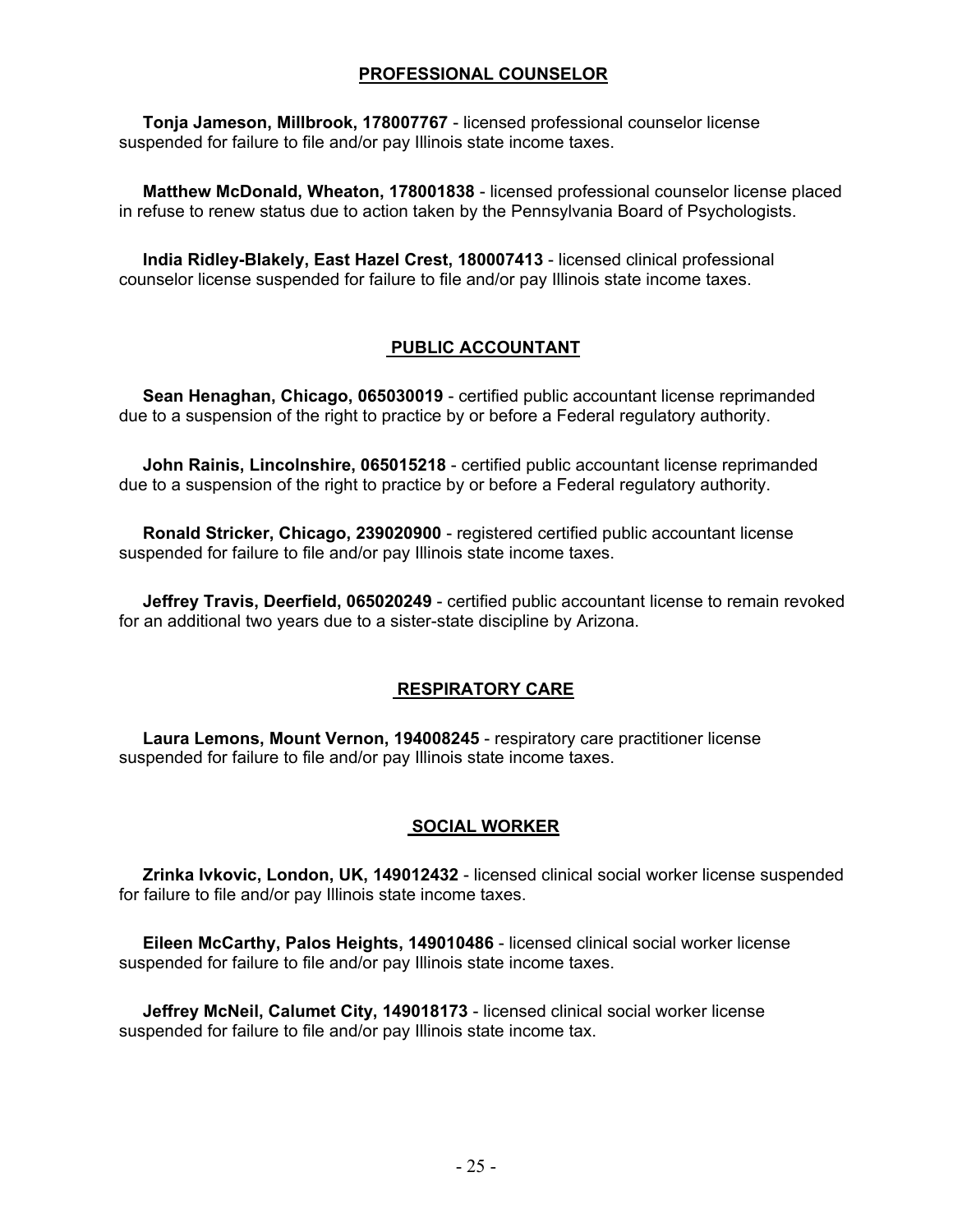#### **PROFESSIONAL ENGINEERS**

 **Troy McDermott, Minooka, 061033746** - enrolled professional engineer intern license indefinitely suspended for being more than 30 days delinquent in the payment of child support.

#### **VETERINARY**

 **Mark Kahn, Oak Lawn, 090005793** - veterinarian license reprimanded and must complete continuing education for failing to perform blood work on a patient prior to surgery and failing to provide post-surgical pain medication to the patient.

# **DIVISION OF REAL ESTATE**

#### **UNLICENSED**

 **Jeana Heyden, Maryville, (unlicensed)** – ordered to cease and desist from engaging in the practice of auctioneering, conducting an auction, or providing any auction services in the State of Illinois that require a license pursuant to the Auction License Act and assessed a \$500 civil penalty.

 **KMA Property Management Services Inc, Oak Forest, (unlicensed)** - ordered to cease and desist the unlicensed practice of real estate and assessed a \$2,500 civil penalty.

 **Law Property Management LLC, Manhattan, (unlicensed)** - ordered to cease and desist the unlicensed practice of real estate and assessed a \$5,000 civil penalty.

 **Wendy Thomas, Naperville, (unlicensed) and Home Support Solutions, Chicago, (unlicensed),** assessed a \$25,000 civil penalty, owed jointly and severally, for violating the terms of a consent order.

 **Keith Wolick, Orland Park, (unlicensed) and Joseph Hook, (unlicensed) -** are ordered to cease and desist the unlicensed practice of community association management and each must pay a civil penalty of \$10,000.

#### **APPRAISAL**

 **Reed Carnahan, Chicago, 553001323** - certified general real estate appraiser license ordered to take additional education due to the development of a misleading appraisal report.

 **Darren Meyer, Saint Charles, 556003101** - certified residential real estate appraiser license suspended for failure to file and/or pay Illinois state income taxes.

 **Steven Tabert, Addison, 557002912** - associate real estate trainee appraiser license suspended for failure to file and/or pay Illinois state income taxes.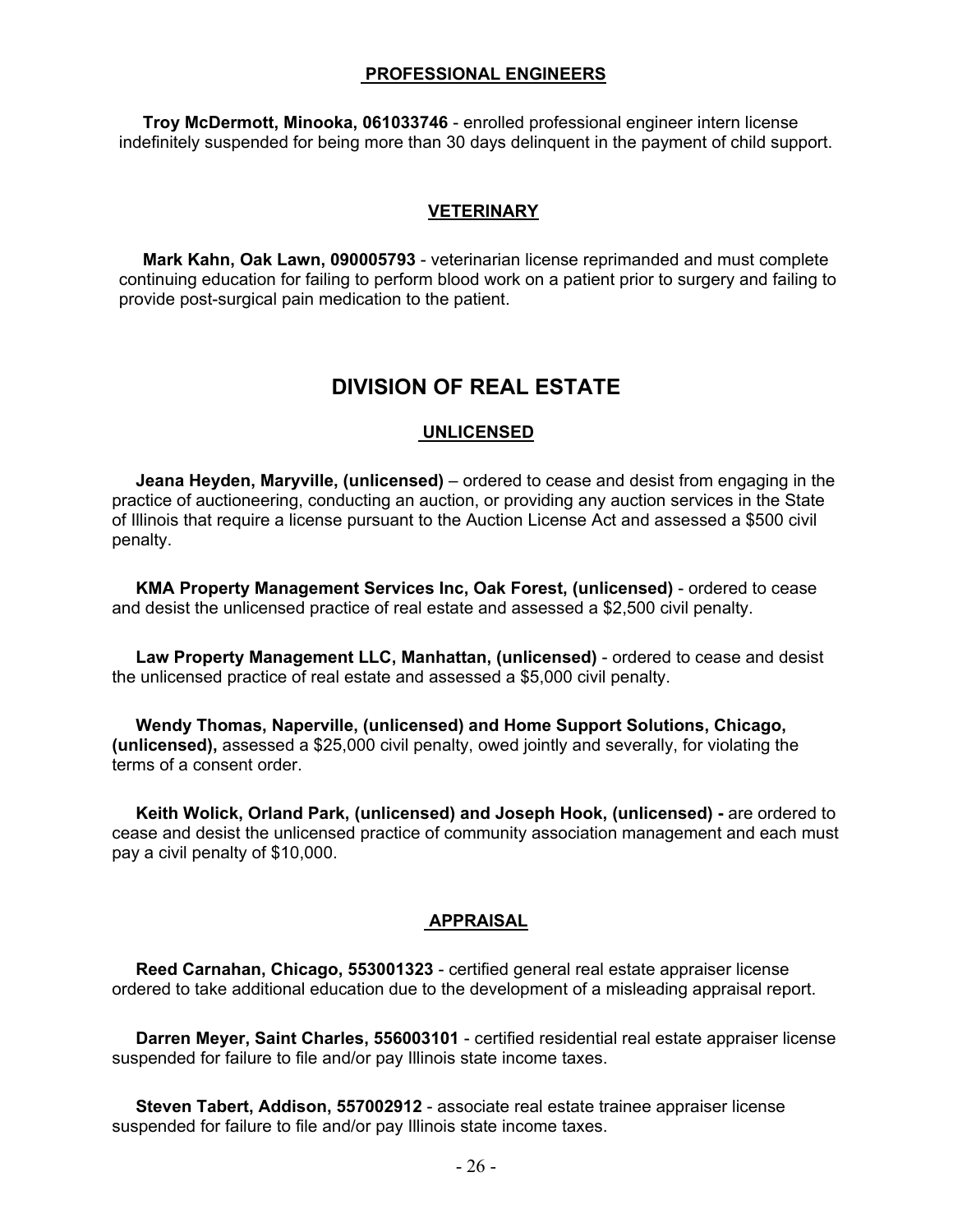#### **AUCTIONEER**

 **John Allan, Collinsville Troy, 440000164** - auctioneer license fined \$2,000 for engaging in licensed activities while his license was expired and for advertising items in an auction which were not offered for sale at that auction.

 **Jonita McBride, Danville, 441000138** - auctioneer license indefinitely suspended for conducting an auction without a written auction contract, for failing to account for, remit, or return money and property belonging to others.

#### **COMMUNITY ASSOCIATION MANAGER**

 **Christine Hill, Chicago, 261001116** - community association manager license suspended for failure to file and/or pay Illinois state income taxes.

 **Dee Rickhoff, Chicago, 261001567** - community association manager license suspended for failure to file and/or pay Illinois state income taxes.

#### **REAL ESTATE**

 **Tiffany Abrams, Chicago, 475113818** - real estate broker license suspended for failure to file and/or pay Illinois state income taxes.

 **Aderemi Adekola, Chicago, 475170739** - real estate broke license suspended for failure to file and/or pay Illinois state income taxes.

 **Steven Anderson, Wheaton, 475app3648737** - real estate broker application to be issued and placed on probation for 18 months due to prior felony criminal convictions.

 **Jeff Baker, Riverside, 475152601** - real estate broker license suspended for failure to file and/or pay Illinois state income taxes.

 **Fernando Bolden, Chicago, 475170014** - real estate broker license indefinitely suspended for being more than 30 days delinquent in the payment of child support.

 **Toshia Booker, Chicago, 471005179** - real estate managing broker license indefinitely suspended for a minimum of six months and fined \$1,000 for failure to complete her continuing education prior to renewing her license and for stating on her renewal application that she had completed the education.

 **Ross Cannatello, Chicago, 475152587** - real estate broker license suspended for failure to file and/or pay Illinois state income taxes.

 **Andrew Danco, Maryville, 475174535** - real estate broker license suspended for failure to file and/or pay Illinois state income taxes.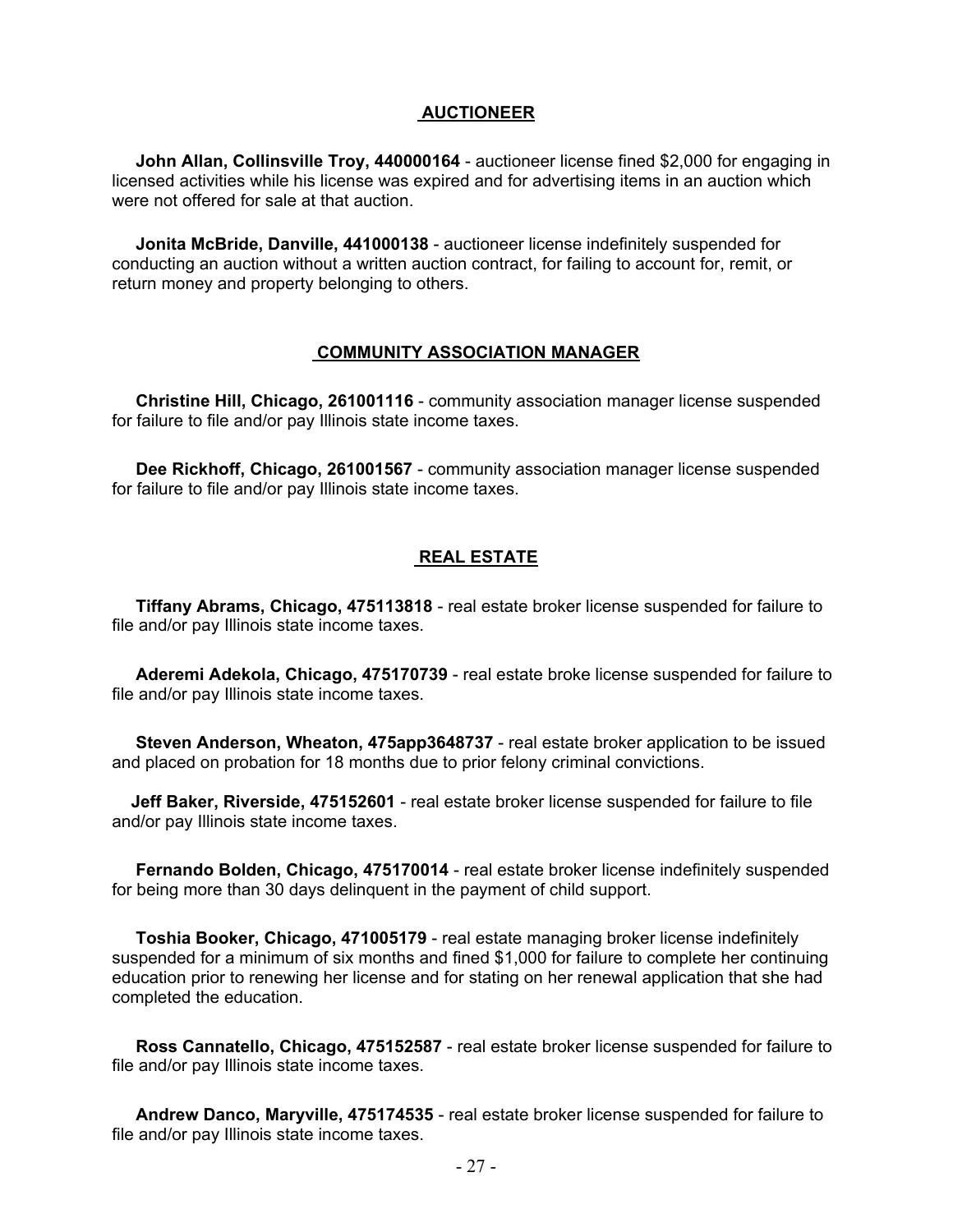**Leijuana Doss, Country Club Hills, 471008541** - real estate managing broker license revoked and fined \$2,000 for acting as an attorney and a buyer in the same transaction, for failure to deposit funds into an escrow account, separate and apart from personal and other business accounts, and for receiving discipline from another agency for acts which would be the subject of discipline under the Real Estate License Act. real estate limited liability company revoked for failure to deposit funds into an escrow account, separate and apart from personal and other business accounts.

 **Aronette Cleora Espada, Hanover Park, 4710006361** - real estate managing broker license indefinitely suspended for a minimum of six months and fined \$1,000 for failure to complete her continuing education prior to renewing her license and for stating on her renewal application that she had completed the education.

 **Bryan Eugenio, Chicago, 475146298** - real estate broker license suspended for failure to file and/or pay Illinois state income taxes.

 **Gregory Faulkner, Chicago, 471005133** - real estate managing broker license placed on probation for two years and fined \$2,500 for failure to complete his continuing education prior to renewing his license and for stating on his renewal application that he had completed the education.

 **Monica Ford, Chicago, 475144968** - real estate broker license suspended for failure to file and/or pay Illinois state income taxes.

 **Craig Franzen, Chicago, 475148496** - real estate broker license suspended for failure to file and/or pay Illinois state income taxes.

 **Michael Galvan, Chicago, 475107648** - real estate broker license suspended for failure to file and/or pay Illinois state income taxes.

 **Loretta Grigler, Chicago, 476426095** - real estate salesperson license revoked and fined \$25,000 for practicing, offering to practice, attempting to practice, and holding herself out to practice as real estate broker without being licensed under the Real Estate License Act of 2000 and **Mazac Leasing Consultants, unlicensed –** ordered to cease and desist and assessed a civil penalty of \$25,000 for practicing, offering to practice, attempting to practice, and holding themselves out to practice real estate without being licensed under the Real Estate License Act of 2000.

 **Thomas Guel, Berwyn, 475161992** - real estate broker license suspended for failure to file and/or pay Illinois state income taxes.

 **Manthy Hlepas, Chicago, 471015694** - real estate managing broker license fined \$1,000 for failure to complete her continuing education prior to renewing her license and for stating on her renewal application that she had completed the education.

 **Syreeta Houston, Chicago, 475178761** - real estate broker license issued and placed on probation for two years due to a prior felony conviction.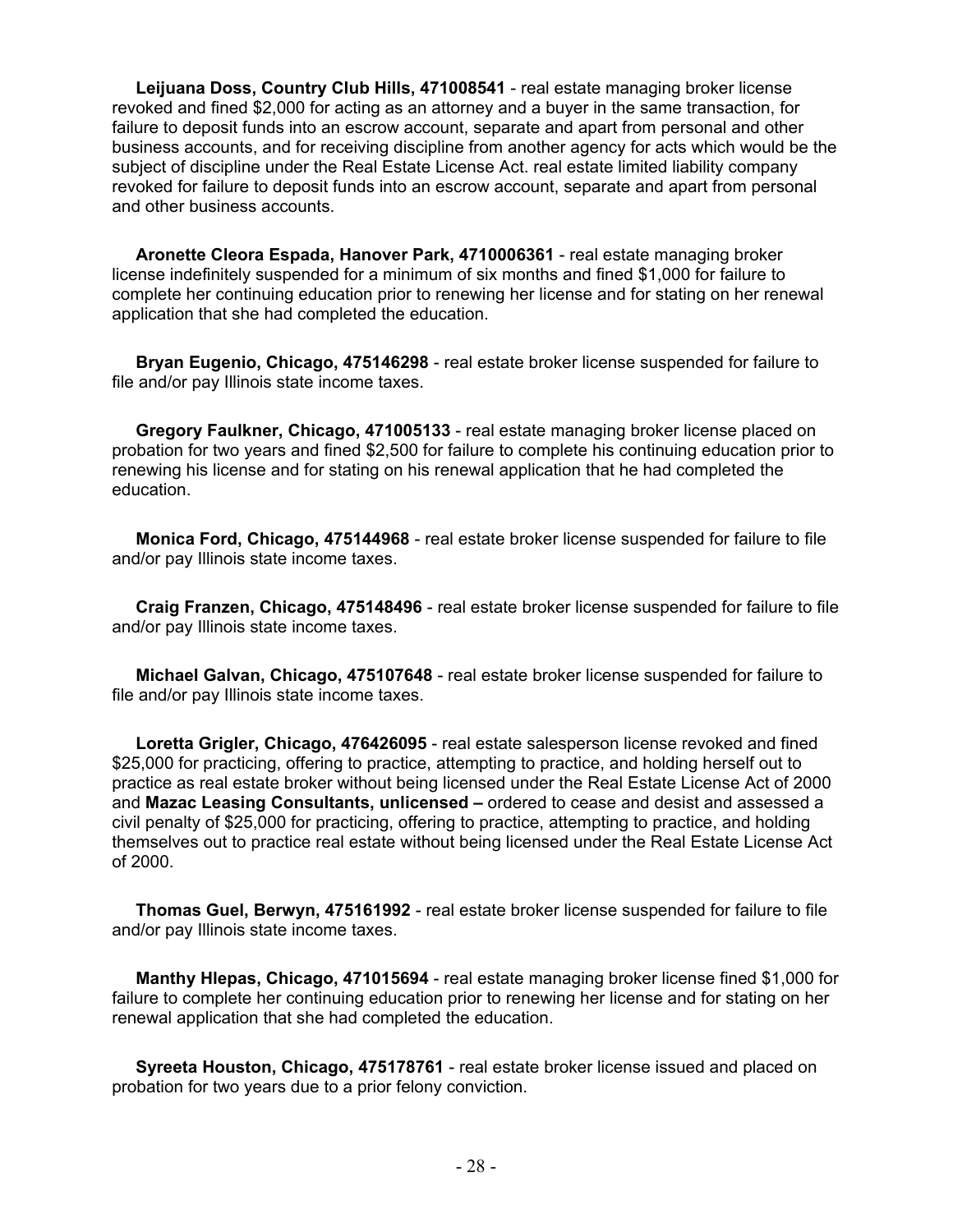**Brad Huffman, Swansea, 475132027** - real estate broker license placed on probation for three years, must complete an additional 24 hours of continuing education and fined \$5,000 due to a prior discipline and for practicing while his license was suspended.

 **Jerry Lavarone, Bloomingdale, 471000275** - real estate managing broker license fined \$1,000 for failure to complete his continuing education prior to renewing his license.

 **Marek Jaxhimczuk, Chicago, 475142764** - real estate broker license suspended for failure to file and/or pay Illinois state income taxes.

 **Christopher Johnson, Chicago, 471007536** - real estate managing broker fined \$1,000 for failure to complete his continuing education prior to renewing his license and for stating on his renewal application that he had completed the education.

 **Kevin Jones, Springfield, 471004563** - real estate managing broker license suspended for failure to file and/or pay Illinois state income taxes.

 **Abhijit Leekha, Bolingbrook, 471009447** - real estate managing broker license fined \$1,000 and ordered to take an ethics class for allowing his clients to remain in the property after a showing alone and without supervision.

 **Allen Little, Richton Park, 471010555** - real estate managing broker's license and **UR1 Realty Corporation, Richton Park, 478026337** – real estate corporation license both indefinitely suspended for violating the terms of a non-disciplinary order.

 **Benjamin Martin, Chicago, 475164164** - real estate broker license suspended for failure to file and/or pay Illinois state income taxes.

 **William McClure, Evanston, 471004855** - real estate managing broker license indefinitely suspended for a minimum period of 6 months and fined \$1,000 for failure to complete his continuing education prior to renewing his license and for stating on his renewal application that he had completed the education.

 **Samedin Mehmeti, Chicago, 475133712** - real estate broker license suspended for failure to file and/or pay Illinois state income taxes.

 **Tyrone Moten, Chicago, 471019423** - real estate managing broker license suspended for failure to file and/or pay Illinois state income taxes.

 **Richa Pal, Burr Ridge, 475133090** - real estate broker license suspended for failure to file and/or pay Illinois state income taxes.

 **Angela Pankey, Danville, 473014625** - real estate leasing agent license suspended for failure to file and/or pay Illinois state income taxes.

 **Patricia Porter-Colman, Flossmoor, 475121613** - real estate broker license suspended for failure to file and/or pay Illinois state income taxes.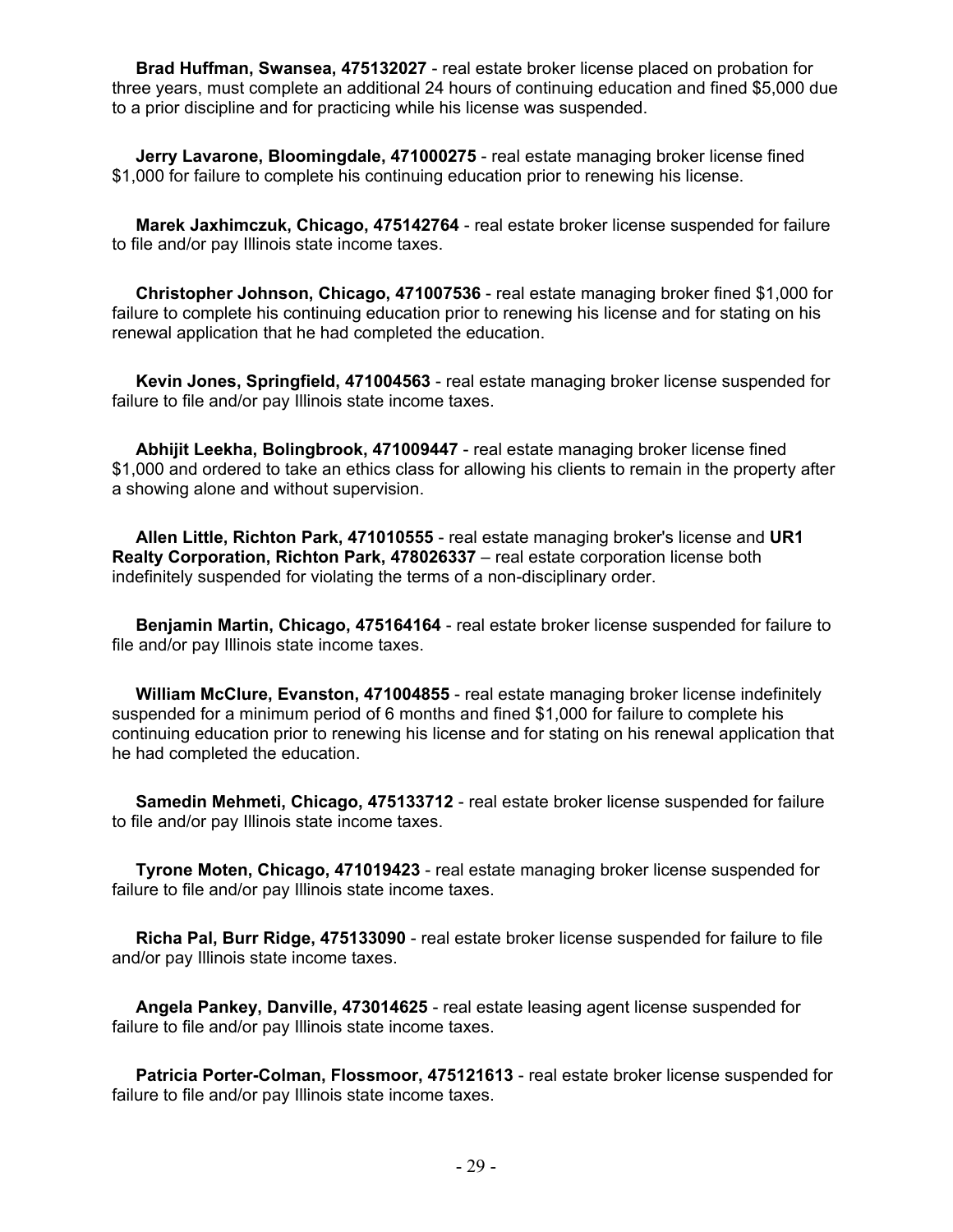**Larry Rabel, Ingleside, 475133676** - real estate broker license suspended for failure to file and/or pay Illinois state income taxes.

 **Jenell Rice, Chicago, 475160089** - real estate broker license suspended for failure to file and/or pay Illinois state income taxes.

 **La Shandria Sanderson, Chicago, 471006279** - real estate managing broker license suspended for failure to file and/or pay Illinois state income taxes.

 **Adam Savick, Chicago, 475146430** - real estate broker license suspended for failure to file and/or pay Illinois state income taxes.

 **Gary Shafer, Galena, 471004462** - real estate managing broker license fined \$1,000 for failure to complete his continuing education prior to renewing his license and for stating on his renewal application that he had completed the education.

 **John Spillane, Oak Park, 475124220** - real estate broker license suspended for failure to file and/or pay Illinois state income taxes.

 **Martha Stevens, Scottsdale, AZ, 471006603** - real estate managing broker license and **Martha's Studio, Chicago, 478009763** - both indefinitely suspended for violating the terms of a non-disciplinary order.

 **Eric Stith, Chicago, 475085160** - real estate broker license suspended for failure to file and/or pay Illinois state income taxes.

 **Barbara Szymanska, Chicago, 471016254** - real estate managing broker license and **Lakewood Realty Group, LLC, Chicago, 478009923** - real estate corporation license is both placed on probation for one year, fined \$2,500, owed jointly and severally, may not hold escrow funds during the probation period because they conducted real estate activities without a license and maintained a real estate office that was not separate and distinct from that of another business.

 **Mathew Therady, Naperville, 471004848** - real estate managing broker license fined \$1,000 for failure to complete his continuing education prior to renewing his license and for stating on his renewal application that he had completed the education.

 **Ayeshah Thomas, Maywood, 473014960** - real estate leasing agent license suspended for failure to file and/or pay Illinois state income taxes.

 **Ka Soen Tie, Chicago, 475159070** - real estate broker license suspended for failure to file and/or pay Illinois state income taxes.

 **Stef Tovar, Chicago, 475160843** - real estate broker license suspended for failure to file and/or pay Illinois state income taxes.

 **Harlan Weivoda, Orland Park, 471004677** - real estate managing broker license indefinitely suspended for a minimum of six months and fined \$1,000 for failure to complete his continuing